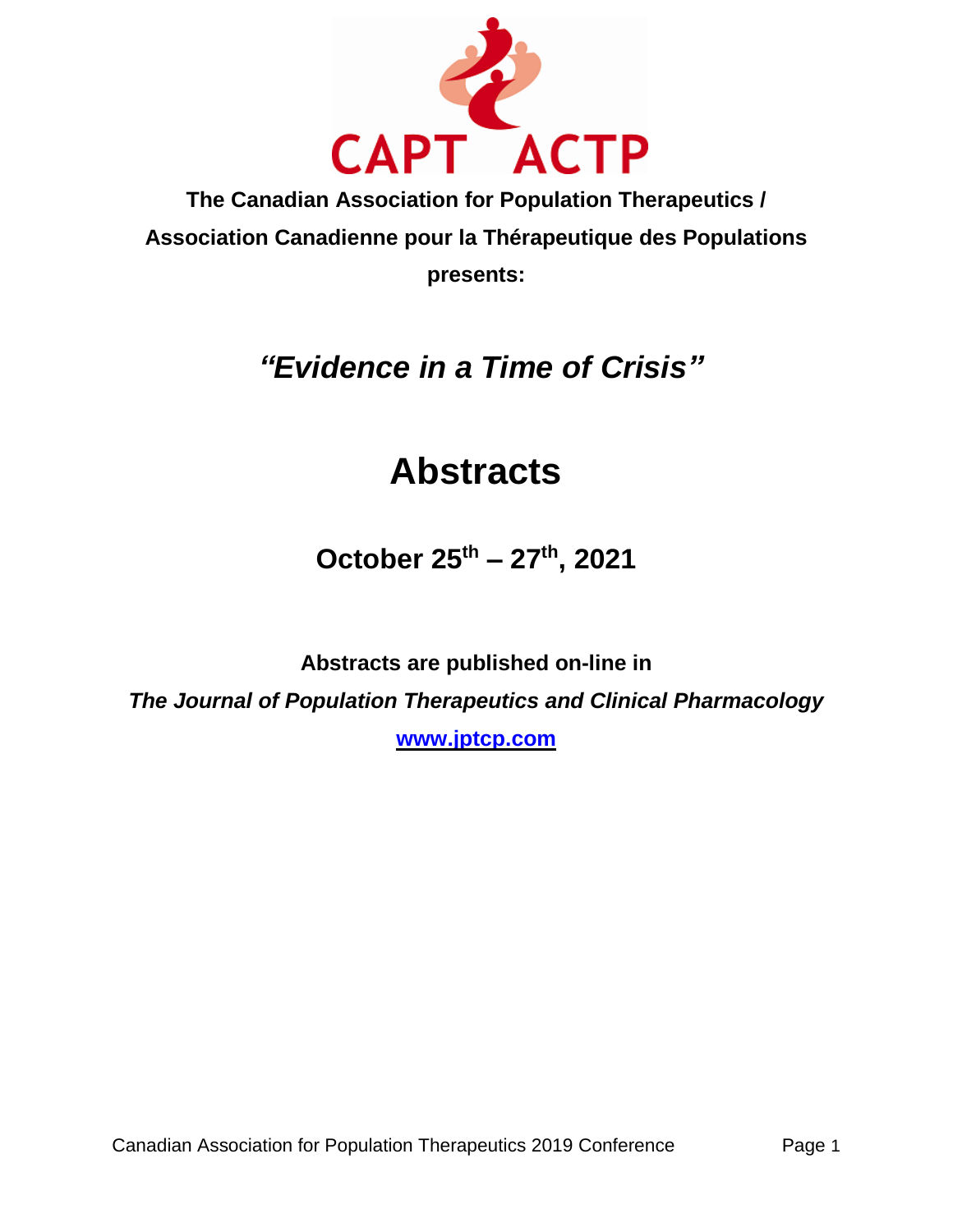# **Table of Contents of CAPT-ACTP Abstracts**

| (Note: Presenting authors are underlined) |  |
|-------------------------------------------|--|
|-------------------------------------------|--|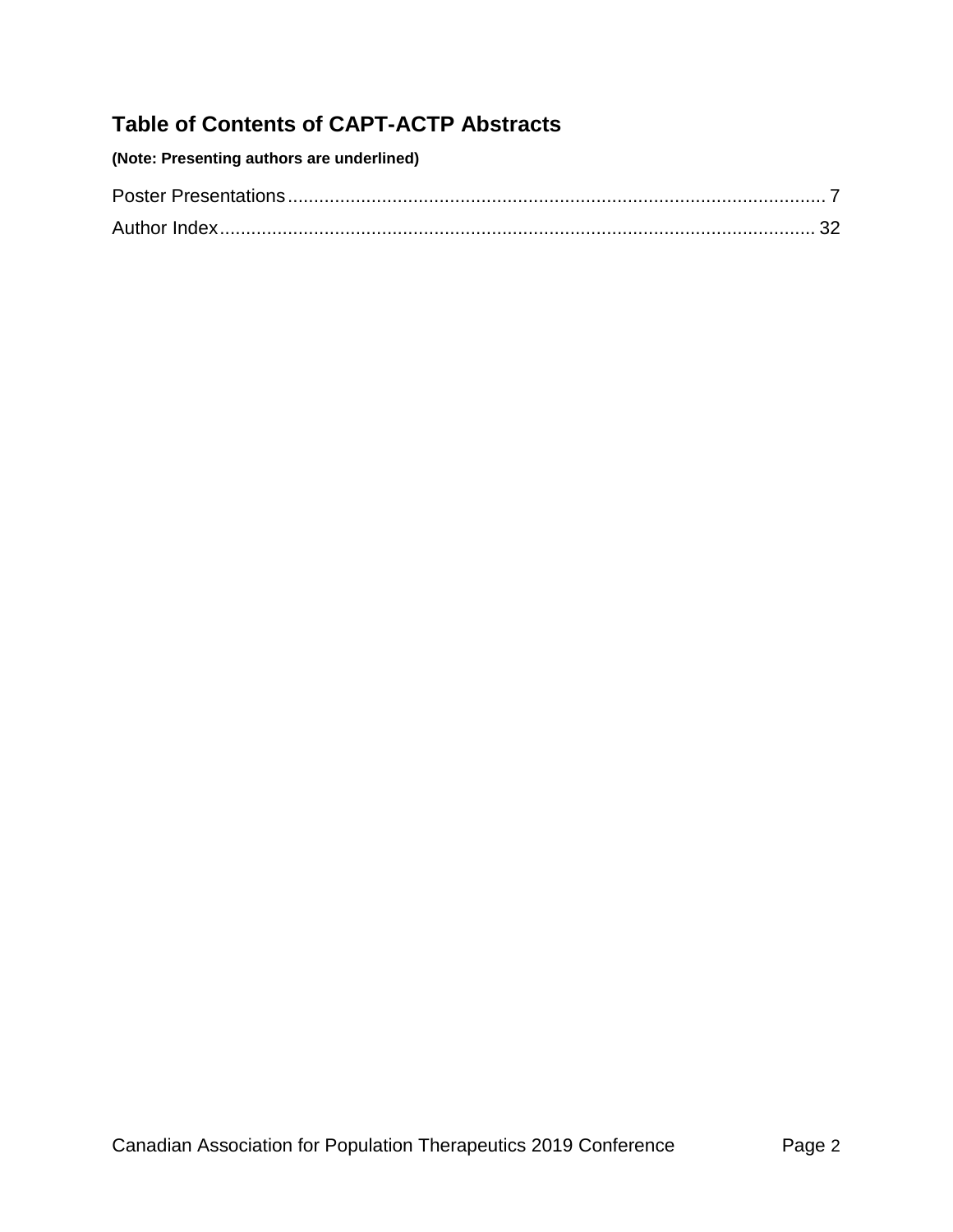# **Experiences of Canadian pharmacists with dispensing mifepristone for medical abortion Zusman EZ<sup>1,2,3</sup>, Munro S<sup>3</sup>, Norman W<sup>3</sup>, Soon JA<sup>1,2</sup>**

 $1$ University of British Columbia Faculty of Pharmaceutical Sciences, Vancouver, BC, Canada; <sup>2</sup>Collaboration for Outcomes Research and Evaluation, Vancouver, BC, Canada; <sup>3</sup>Department of Obstetrics and Gynecology, University of British Columbia;

**Background**: Mifepristone, a medical abortion medication, became available on the Canadian market in 2017 and is now dispensed in community pharmacies. We aimed to assess the availability of mifepristone in community pharmacies, the frequency that prescriptions were received, and pharmacists' experiences with dispensing the medication.

**Methods**: We surveyed pharmacists from across Canada. We summarized categorical data using counts and proportions and used chi-square tests to determine the relationship between categorical variables.

**Results**: We collected survey results from 125 pharmacists. Of these, 56% have dispensed mifepristone in their pharmacy and 49.5% reported that their pharmacy routinely stocked mifepristone. The mean (SD) number of prescriptions filled in the previous 12 months was 25.58 (85.70). The overwhelming majority of participants (98.82%) reported that their communities reacted positively to the provision of mifepristone by their pharmacy. No differences were seen between urban and rural communities regarding these factors. Reported benefits of making mifepristone available in Canadian pharmacies were: increased accessibility for women and couples (118, 94.4%), reduced pressure on the healthcare system (107, 85.60%), increased accessibility in rural and remote areas (106, 84.80%) and increased interprofessional collaborations (49, 39.20%). Challenges for maintaining an adequate stock at the pharmacy included low demand (25, 20.00%); short expiry dating (20, 16.00%), cost of purchase (9, 7.20%), and drug shortage (8, 6.40%).

**Conclusions**: Most respondents believe that dispensing mifepristone in community pharmacies increases accessibility for patients in both urban and remote areas and that involving pharmacists enhances patient safety and reduces pressure on the healthcare system.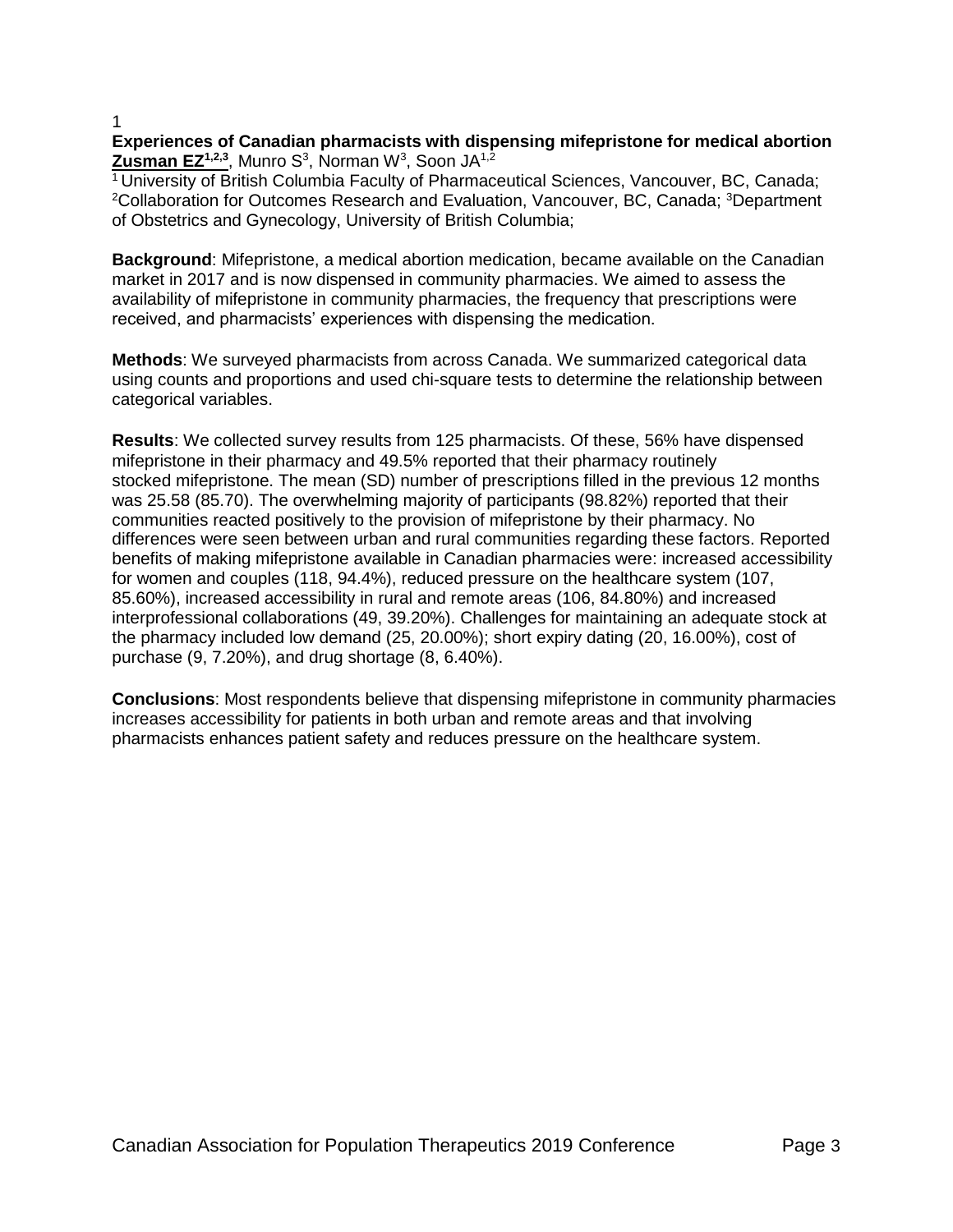# **Polypharmacy among older Individuals with heart failure: trends between 2000 and 2017 in the province of Quebec, Canada**

Campeau Calfat A<sup>1</sup>, Pharm D, Simard M<sup>1,2</sup>, M.Sc., Ouali A<sup>1</sup>, Blais C<sup>2,3</sup>, Ph.D., Sirois C<sup>2,3</sup>, Ph.D. <sup>1</sup> Faculty of Medicine, Laval University, Québec, Canada; <sup>2</sup>Institut national de santé publique du Québec, Québec, Canada; <sup>3</sup>Faculty of Pharmacy, Laval University, Québec, Canada

**Background:** Pharmacological management of heart failure and comorbidities may result in polypharmacy, but there are few population-based studies that portray the use of medications over time. We aimed to describe the trends in polypharmacy and medication use in older adults with heart failure.

**Methods:** We performed a study including all adults >65 years with heart failure between 2000 and 2017 using administrative databases in Quebec, Canada. Medication use was ascertained by the presence of at least one claim in each year. We defined three levels of polypharmacy: ≥10, ≥15, and ≥20 different medications/year, and evaluated the use of guideline-recommended and potentially inappropriate medications. We calculated age- and sex-standardized proportions of users each year.

**Results:** The use of ≥10, ≥15, ≥20 medications increased from 62.2%, 30.6%, and 12.2% in 2000 to 71.9%, 43.9%, and 22.7% in 2017. The combination of β-blocker + angiotensin converting enzyme inhibitor (ACEI) /angiotensin II receptor blocker (ARB) was used by 30.4% of individuals in 2000 and 45.5% in 2017. ACEI/ARB users decreased from 65.8% in 2000 to 62.1% in 2017. Potentially inappropriate medications use decreased over time.

**Conclusions:** Polypharmacy is significant among older adults with heart failure. Implications of such medication burden should be investigated.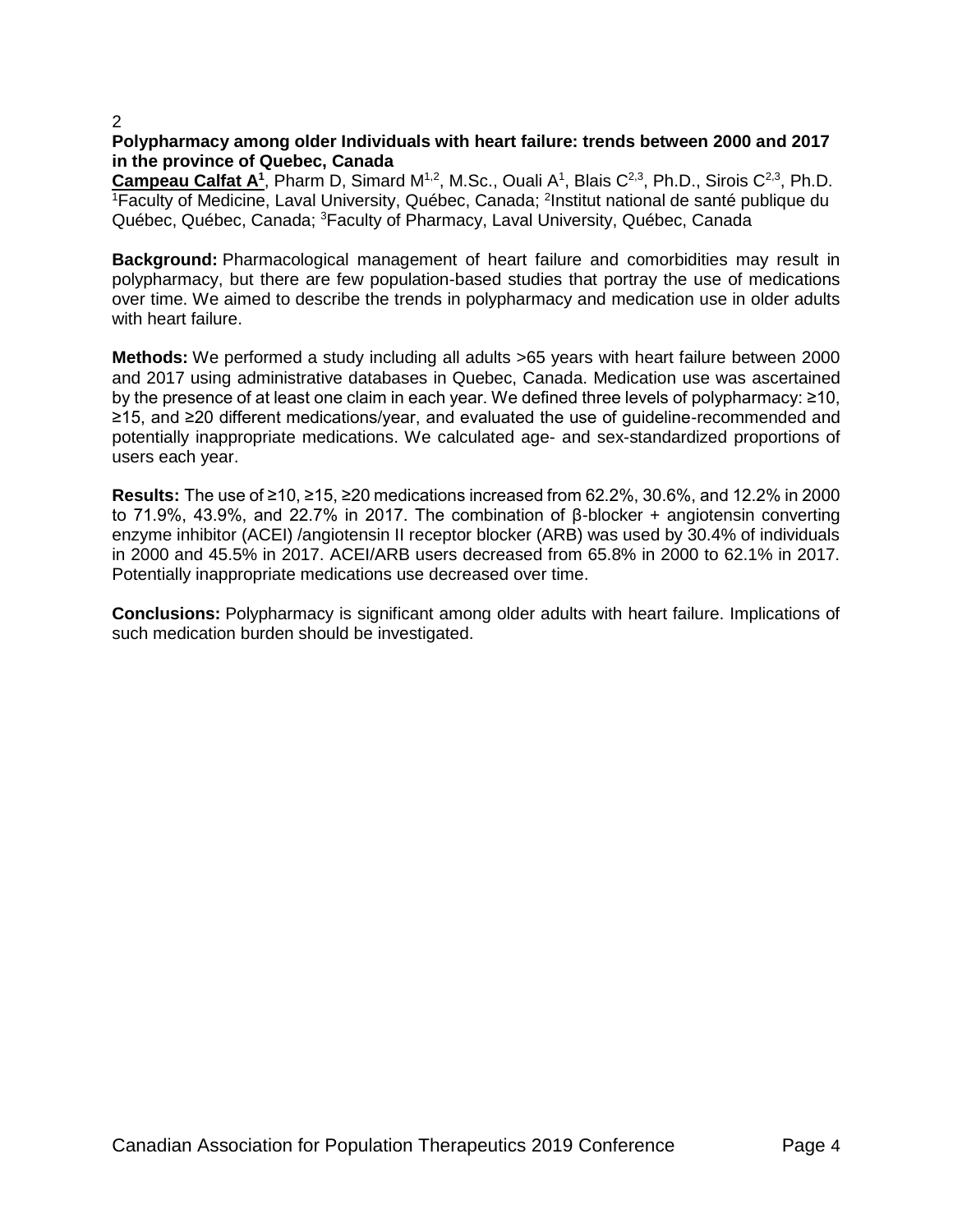# **A survey of Canadian stakeholders on outcomes-based agreements, including data and infrastructure readiness, experience and willingness, and future plans Wills A<sup>1</sup>**

<sup>1</sup>2021 Real-World Evidence and Outcomes-Based Agreements Working Group

**Background**: The mission of the Real-World Evidence (RWE) and Outcomes-Based Agreements (OBA) Working Group is to advance the opportunity for the use of OBAs in Canada, to the benefit of all stakeholders in the Canadian healthcare system. Since 2019, the Working Group has actively addressed OBA challenges and questions, while developing solutions to remove barriers to OBA implementation through demonstration projects and research. In 2021 the Working Group is conducting research on Canadian stakeholder experience with, and perceptions of, OBAs with the purpose of providing insights into the current state, and future challenges and opportunities, for OBAs in Canada.

**Methods:** A survey of key Canadian stakeholders is being conducted (closing August 31, 2021) to understand their experience with and perception of OBAs. Stakeholders include [1] Patient groups, [2] Public and private payers, [3] HTA, [4] pCPA, [5] Academics, [6] Clinicians. The survey is being conducted in 2 phases: [1] 20-minute online self-serve survey and, [2] 30-minute qualitative interviews with participants. The survey addresses 27 questions on OBAs within the following themes: [1] General OBA Knowledge, [2] OBA Readiness, [3] Data to Support OBAs, [4] Future of OBAs.

**Results:** TBD – research is currently in progress; results will be completed summer 2021 and included in the poster. Conclusions: TBD – research is currently in progress; the conclusion will be completed summer 2021 and included in the poster.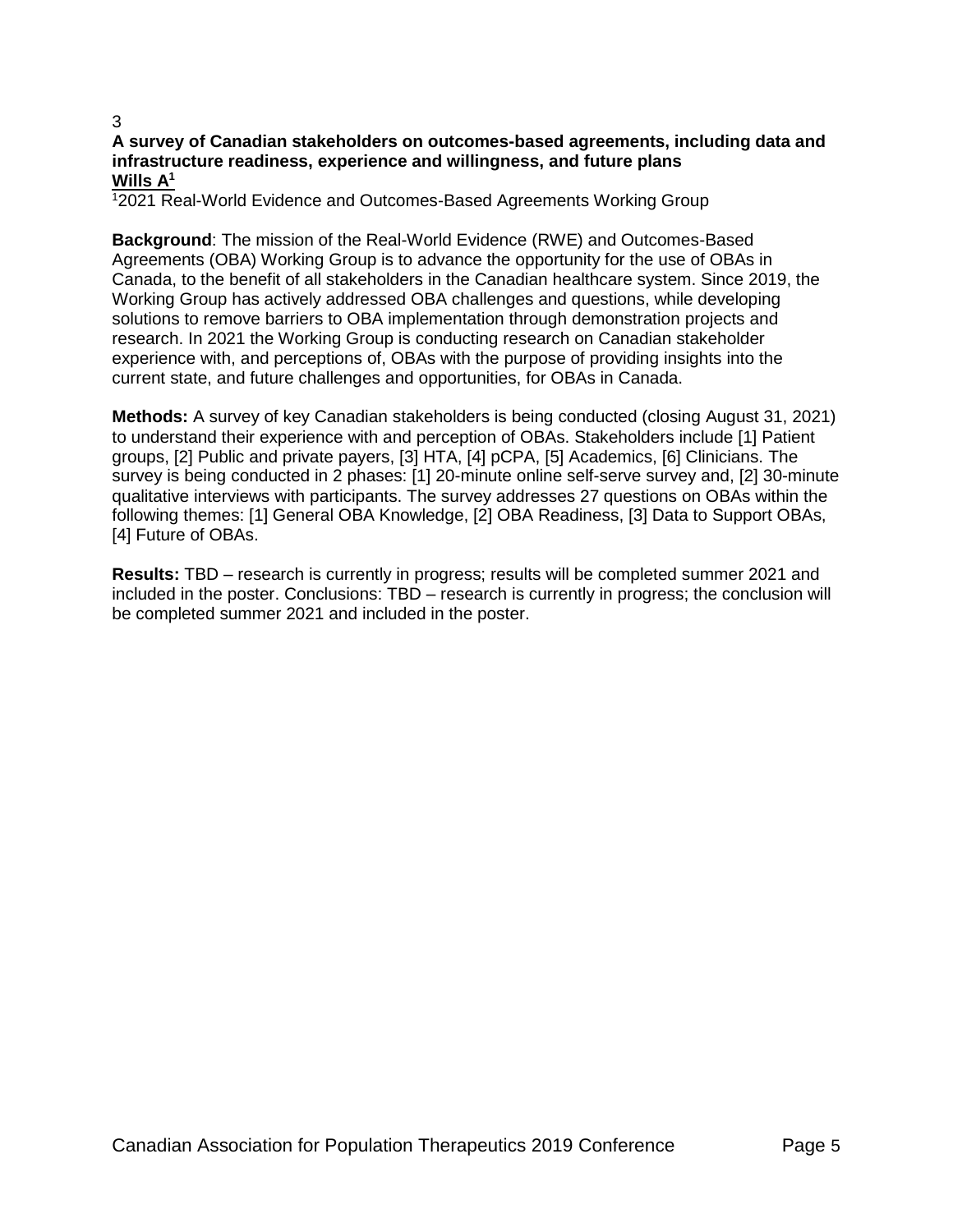4 **Cardiovascular disease hospitalization risk associated with influenza vaccines in seniors** Machado MAA<sup>1</sup>, Soares de Moura C<sup>1</sup>, Abrahamowicz M<sup>2</sup>, Ward BJ<sup>3</sup>, Pilote L<sup>1,4</sup>, Bernatsky S<sup>1,4</sup>

Withdrawn by author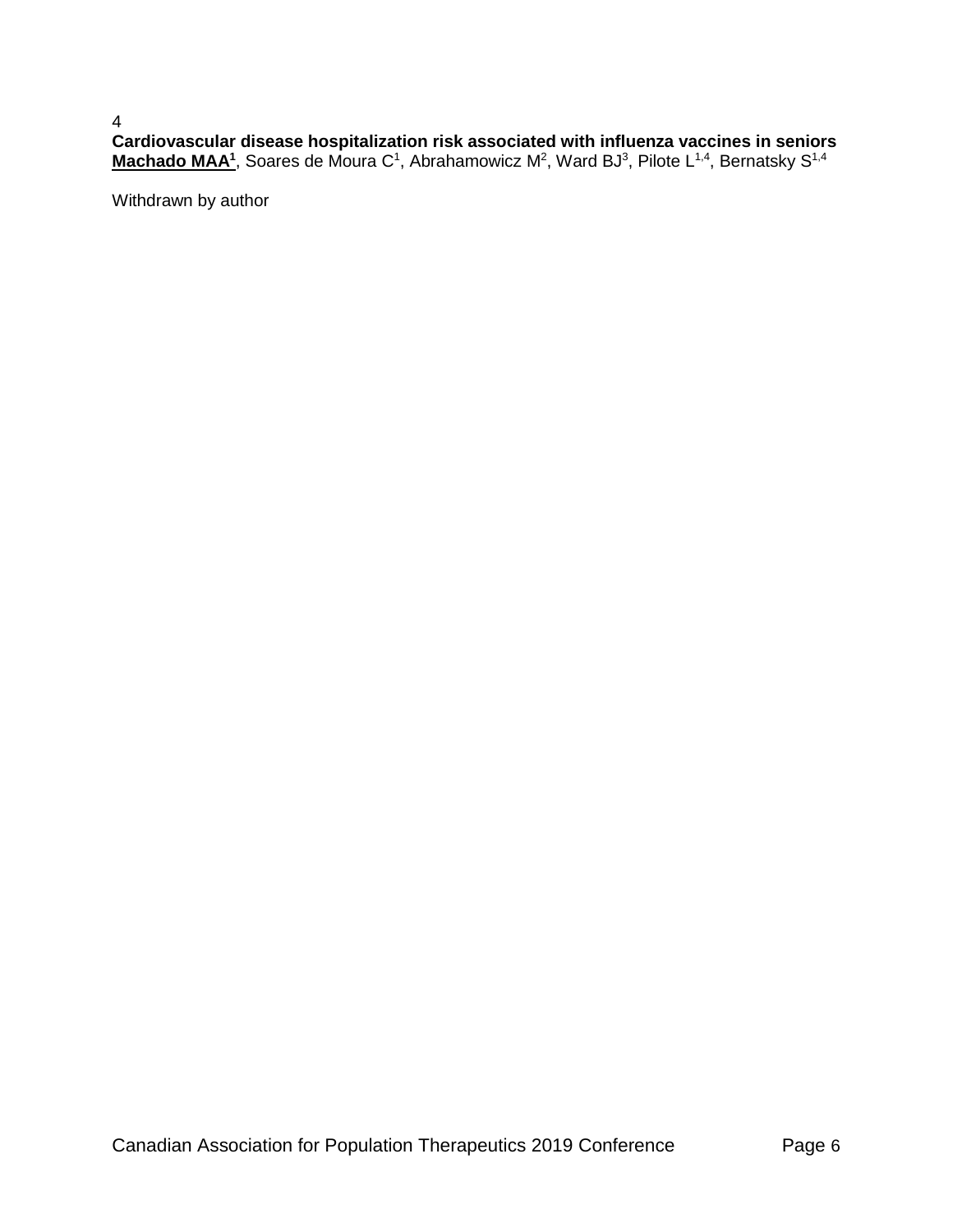# **The use of prescription medications and non-prescription health products by breastfeeding mothers in a prospective cohort study**

Soliman Y<sup>1</sup>, Yakandawala U<sup>2,3</sup>, Leong C<sup>3</sup>, Garlock ES<sup>4</sup>, Brinkman FSL<sup>4</sup>, Winsor GL<sup>4</sup>, Kozyrskyj A<sup>5</sup>, Becker AB<sup>1,6</sup>, Mandhane PJ<sup>5</sup>, Turvey SE<sup>7</sup>, Moraes TJ<sup>8,</sup> Subbarao P<sup>8</sup>, Sears MR<sup>9</sup>, Nickel  $N^{10,11}$ , Thiessen K<sup>12</sup>, Azad MB<sup>1,6,11</sup>, Kelly LE<sup>1,2,6,10,11</sup>

<sup>1</sup>Department of Pediatrics and Child Health, University of Manitoba, Winnipeg, Manitoba, Canada; <sup>2</sup>George and Fay Yee Centre for Healthcare Innovation, Winnipeg, Manitoba, Canada; <sup>3</sup>College of Pharmacy, Rady Faculty of Health Science, University of Manitoba, Winnipeg, Manitoba, Canada; <sup>4</sup>Department of Molecular Biology and Biochemistry, Simon Fraser University, British Columbia, Canada; <sup>5</sup>Department of Pediatrics, Faculty of Medicine & Dentistry, University of Alberta, Edmonton, Alberta, Canada; <sup>6</sup>Children's Hospital Research Institute of Manitoba, Winnipeg, Manitoba, Canada; <sup>7</sup>Department of Pediatrics, University of British Columbia, Vancouver, Canada; <sup>8</sup>Department of Pediatrics, Hospital for Sick Children, University of Toronto, Toronto, Canada; <sup>9</sup>Department of Medicine, McMaster University, Hamilton, Canada; <sup>10</sup>Department of Community Health Sciences, University of Manitoba, Winnipeg, Manitoba, Canada; <sup>11</sup>Manitoba Interdisciplinary Lactation Centre (MILC), Winnipeg, Manitoba, Canada; <sup>12</sup>College of Nursing, Rady Faculty of Health Sciences, University of Manitoba, Winnipeg, Manitoba, Canada

**Background:** Post-partum medication use presents as a possible barrier to breastfeeding. In order to analyze the risk of infant exposure to drugs in breastmilk, the type and extent of medication use by lactating women requires investigation.

**Methods:** Data were collected from the CHILD Cohort Study which enrolled pregnant women across Canada between 2008-2012. Participants completed questionnaires regarding medications used and breastfeeding status at 3, 6 and 12 months postpartum. The most commonly used medications, frequency of medication use, and self-reported reasons for medication use, were compared between breastfeeding and non-breastfeeding women. Fisher's Exact test was used to analyze categorical differences in the usage patterns.

**Results:** A total of 3413 mother-infant dyads were recruited to the CHILD study, of which 2906, 2587 and 2593 participants indicated their breastfeeding status at 3, 6 and 12 months respectively (87.4%, 75.3%, 45.5% were breastfeeding at 3, 6 and 12 months respectively). Almost half of breastfeeding women (41.9%) used at least one prescription medication during the 3 months postpartum period. The most commonly used prescription medication by breastfeeding women was domperidone at 3 months (9.0%, n=229/2540) and 6 months (5.6%, n=109/1948), and norethisterone at 12 months (4.1%, n=48/1180). Breastfeeding women took the same number of prescription medications at 3, 6, and 12 months postpartum as nonbreastfeeding women, however breastfeeding women took more non-prescription health product at each time point postpartum.

**Conclusions:** Almost half of breastfeeding women use prescription medications in the first 3 months postpartum, with a significant proportion for reasons related to lactation.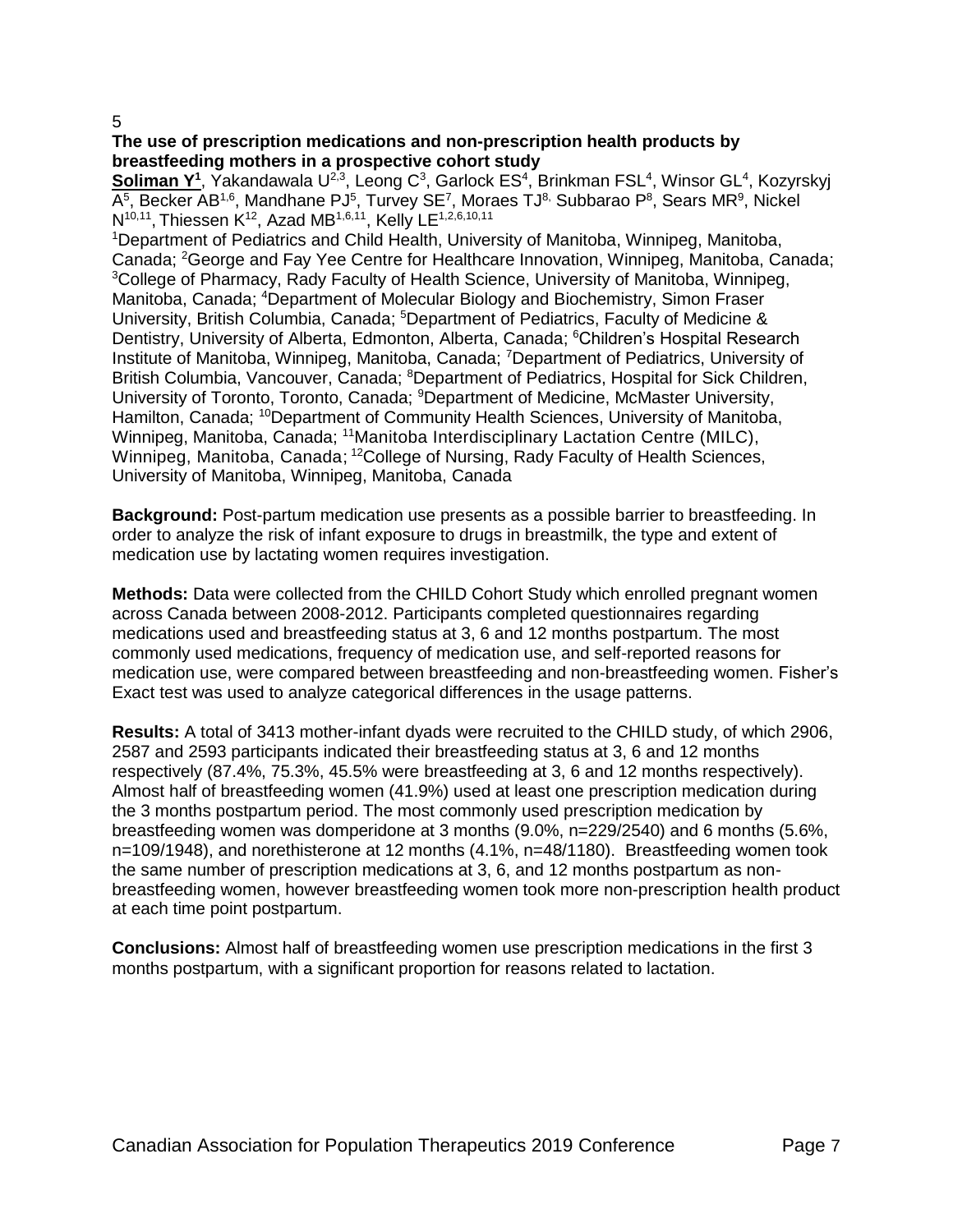# **Medication use and healthcare costs among adults with migraine: a population-based study in Alberta, Canada**

Richer L<sup>1,2,3</sup>, Wong KO<sup>1,3</sup>, Martins KJB<sup>3</sup>, Rajapakse T<sup>1,2,3</sup>, Amoozegar F<sup>4</sup>, Becker WJ<sup>4</sup>, Klarenbach SW1,3,5

<sup>1</sup>Faculty of Medicine and Dentistry; <sup>2</sup>Department of Paediatrics; <sup>3</sup>University of Alberta, Edmonton, Alberta, Canada; <sup>4</sup>Department of Clinical Neurosciences & Hotchkiss Brain Institute, Cumming School of Medicine, University of Calgary, Calgary, Alberta, Canada; <sup>5</sup>Department of Medicine

**Background:** Understanding medication and healthcare utilization among patients with and without migraine may allow identification of care gaps.

**Methods:** A population-based cross-sectional study using administrative data from Alberta was performed. Adults with migraine were included (had ≥1 ICD-10-CA G43 or ICD-9-CM 346: All-Migraine); chronic migraine (CM) was identified by an algorithm and episodic migraine (EM) by exclusion, and propensity score matched 1:3 to controls. Medication use, and healthcare resource utilisation and costs (\$CDN) were described over 1-year (between April 2015 and March 2018). Statistical significance was assessed using a two-tailed independent t-test for continuous variables, a chi-squared test for categorical variables, and multiple linear regression for healthcare costs.

**Results:** Only statically significant results reported. All-Migraine (n=73,749), CM (n=12,700), and EM (n=54,686) received significantly more acute and preventative migraine medication dispensations versus matched-controls. Between 2- and 3-times as many subjects in the migraine groups had an opioid dispensation versus matched-controls. The mean number of hospitalizations, emergency department visits, and physician visits were significantly higher among the migraine groups versus matched-controls. After adjusting for potential confounders, the estimated annual incremental cost of All-Migraine, CM, and EM was \$1,029, \$1,217, and \$738, respectively.

**Conclusions:** The proportion of patients with migraine who received an opioid dispensation is concerning given that frequent use may lead to medication-overuse headache, progression of EM-to-CM, becoming refractory to other migraine medications, and misuse or abuse. Further, migraine imposes a significant health economic burden on payers due to increased use of healthcare resources compared to demographically similar controls without migraine.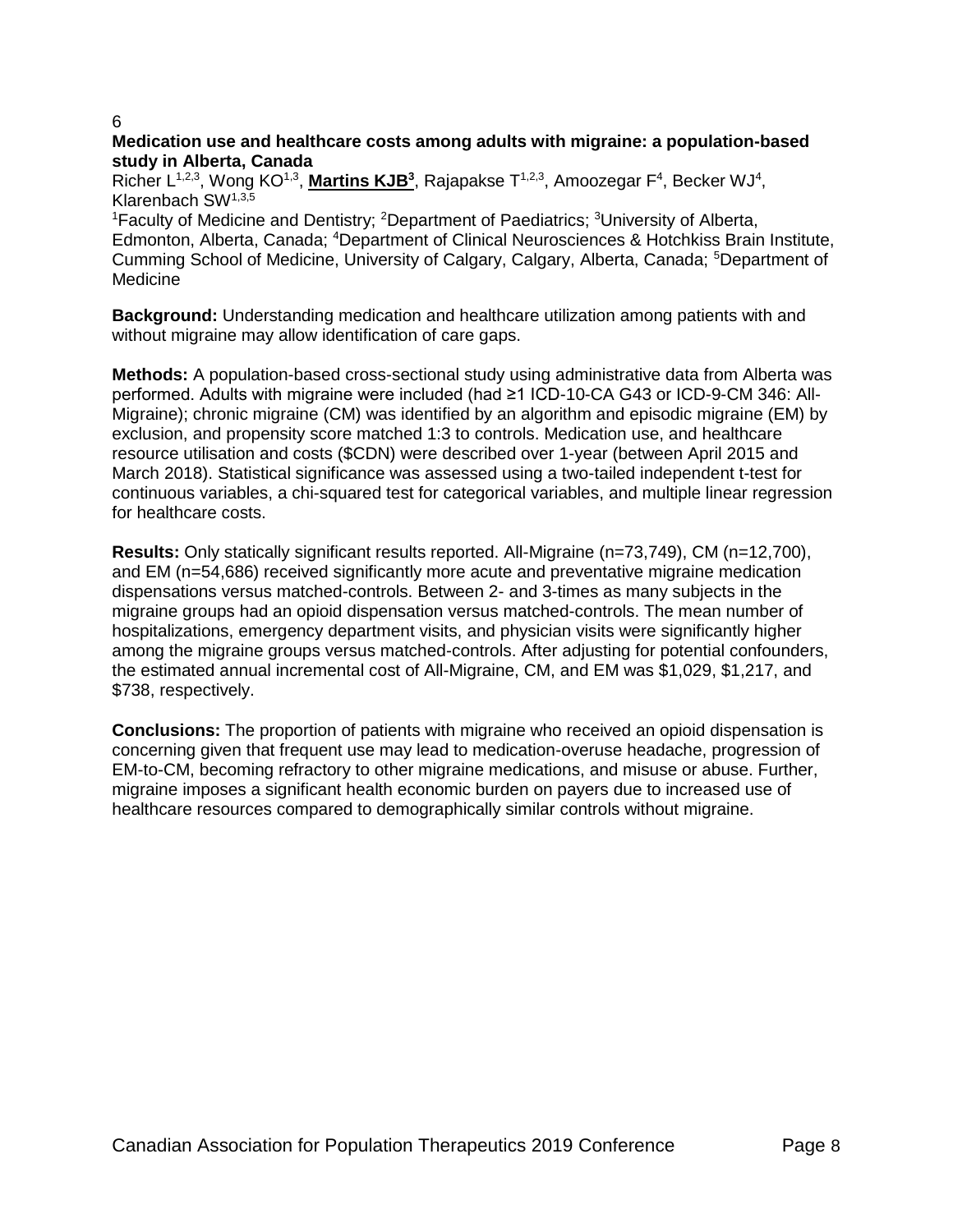# **Uncovering the hidden costs of Take Home Cancer Drugs (THCDs)**

Lamb-Palmer D<sup>1</sup>, Loschmann C<sup>1</sup>, Henricks P<sup>2,3</sup>, Shen J<sup>1,</sup> Dowson JP<sup>2</sup> <sup>1</sup>PDCI Market Access (McKesson Canada), Ottawa, ON, Canada; <sup>2</sup>PDCI Market Access (McKesson Canada), Toronto, ON, Canada; <sup>3</sup>Canadian Association for Population Therapeutics, Board of Directors, Member at Large

Cancer prevalence continues to grow as the Canadian population ages. Cancer patients face substantial anxiety and uncertainty. Timely and equitable access to reimbursement is critical for patient outcomes. Unfortunately, patients face important access barriers to take home cancer drugs (THCD) in some Canadian provinces. This analysis identified gaps in access to THCDs in Canada. A model was developed to characterize gaps in THCD coverage and examined financial burden, time to treatment, and differences in drug coverage. The model also explored effects on utilization between provincial public drug programs. With Alberta as a benchmark, PDCI compared differences in Ontario, Nova Scotia, and New Brunswick plan policy and utilization for specified oral oncology drugs against respective differences in access, utilization, and patient financial burden. The modeled gap in coverage was calculated for 2020. The incremental net cost of aligning publicly funded THCD programs to provide second dollar coverage to patients was estimated. The model accounted for financial effects from increased coverage and utilization of respective programs due to enhanced coverage and the associated improved utilization. This analysis developed quantitative (formulary, financial) and qualitative insights (patient experience) to advise payers and policy makers when aligning provincial cancer funding decisions and programs. The results highlight important utilization differences associated with inconsistent and often limited provincial cancer drug policies which may lead to suboptimal patient outcomes in the modeled regions.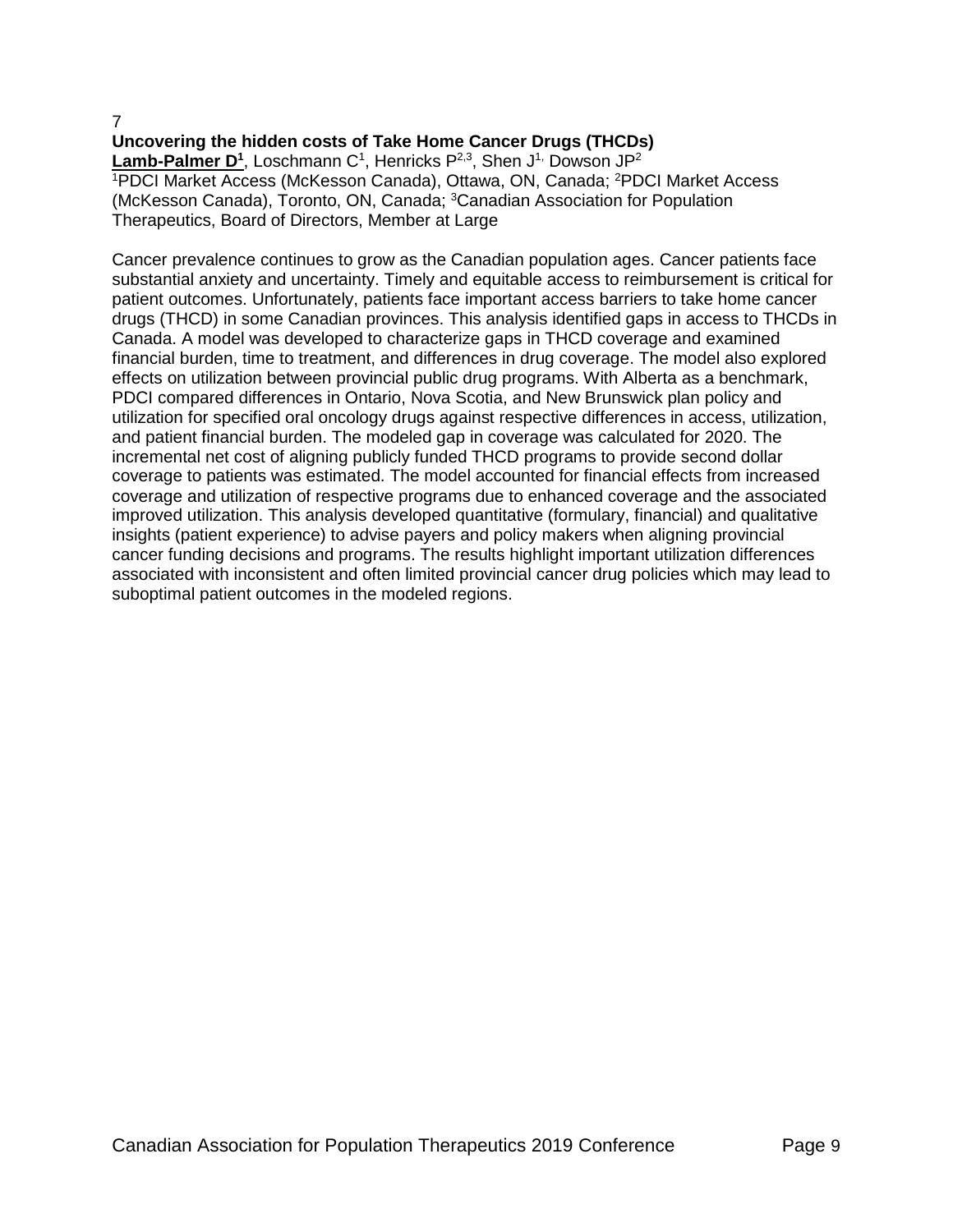**The importance of the disease-free survival endpoint to survivors of lung cancer** Bever A<sup>1</sup>, Manthorne J<sup>2</sup>, Rahim T<sup>1</sup>, Moumin L<sup>2</sup>, Johnston KM<sup>1</sup>, Szabo SM<sup>1</sup> <sup>1</sup>Broadstreet HEOR, 201-343 Railway Street, Vancouver BC V6A 1A4; <sup>2</sup>Canadian Cancer Survivor Network, 1750 Courtwood Crescent, Suite 210, Ottawa, Ontario K2C 2B5

**Background:** Lung cancer is the most frequent cancer diagnosis and leading cause of cancer death in Canada. In lung cancer clinical trials, overall survival (OS) is a widely used endpoint; however, disease-free survival (DFS) – the time to cancer recurrence or death from any cause – may be a better indicator of transformative patient outcomes. While the use of DFS is growing, patient perceptions of its validity have not been established. This study sought to understand the importance of DFS from the perspective of Canadian lung cancer survivors.

**Methods:** Survivors of stage Ib to IIIa lung cancer participated in semi-structured qualitative interviews in early 2021. Participants described their experience of cancer diagnosis and treatment and provided their perspectives on DFS and OS, including how well each endpoint aligned with their treatment priorities. Thematic analysis was used to explore patterns in responses.

**Results:** Of 18 participants, the mean age was 64 years, 17% were male, 89% had surgery and 56% received chemotherapy. Most participants viewed DFS as intrinsically relevant to their treatment priorities. One individual's interest in DFS was limited to its potential surrogacy with OS. All participants emphasized that new treatments should be approved based on DFS when OS data are not yet available; an issue that was often viewed in the context of promoting patient agency in treatment decision-making.

**Conclusions:** These findings validate DFS as a meaningful endpoint from the perspective of lung cancer survivors and highlight patients' desire for rapid approval of treatments that have been demonstrated to improve DFS.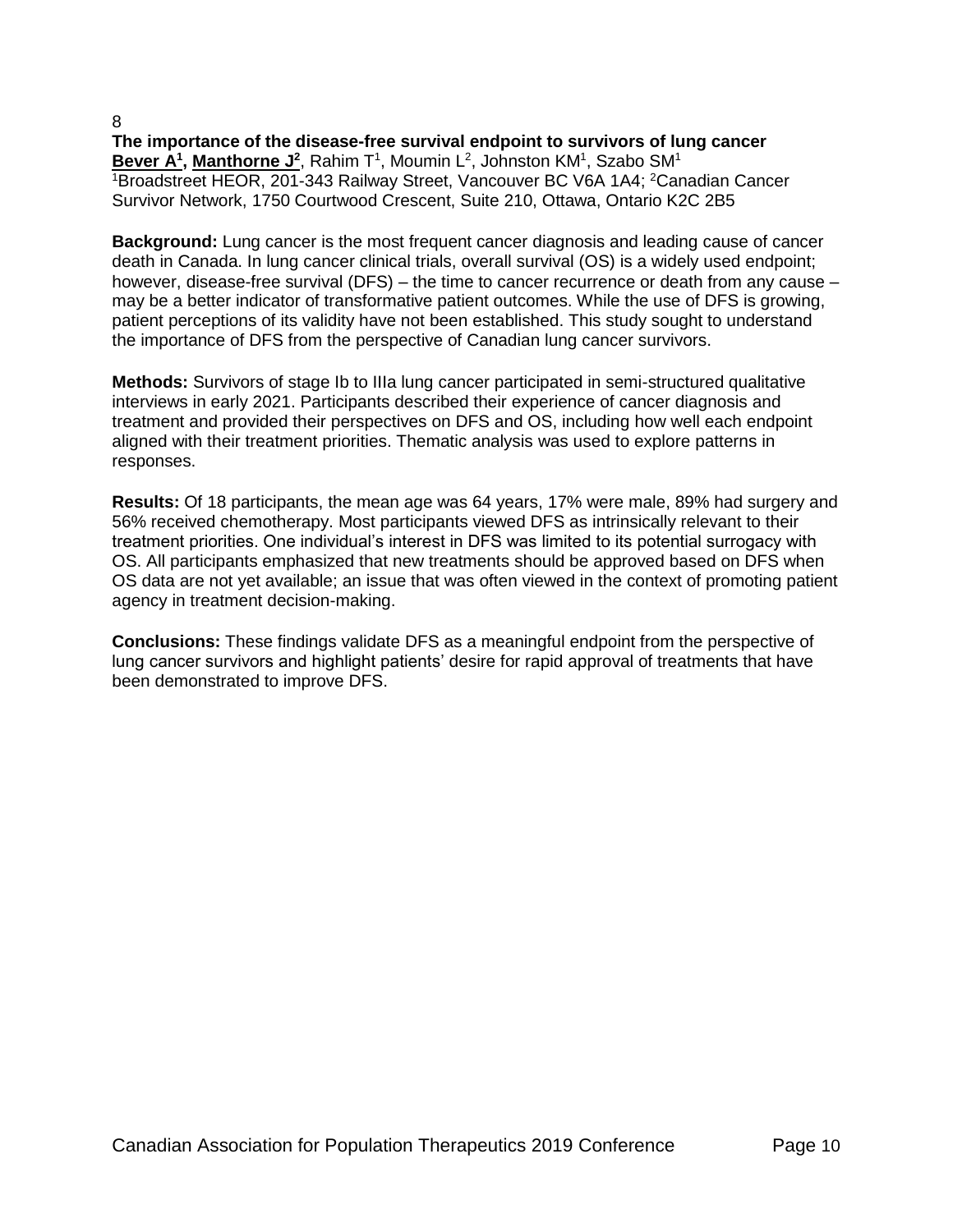# **Marginal structural models with latent class growth modeling of time-varying treatment** Diop A<sup>1</sup>, Sirois C<sup>2</sup>, Guertin JR<sup>1</sup>, Talbot D<sup>1</sup>

<sup>1</sup>Département de médecine sociale et préventive, Université Laval, Canada; <sup>2</sup>Faculté de pharmacie, Université Laval, Canada

**Background:** Latent class growth models (LCGM) are increasingly proposed as a solution to summarize time-varying treatment in a few distinct groups. When combined with standard approaches like Cox proportional hazards models, LCGM can fail to control time-dependent confounding bias. The objective of this work was to propose a valid approach that make use of LCGM for estimating the effect of treatment trajectories (statin adherence patterns) on an outcome (first cardiovascular event).

**Methods:** We propose to use LCGM to classify individuals into a few latent classes based on their medication adherence pattern, then choose a working marginal structural model that relates the outcome to these groups. Our approach allows to estimate the parameters of interest using the inverse probability of treatment weighting (IPTW), and conservative inferences can be obtained using a standard robust variance estimator. We performed simulation studies to illustrate our approach and compare it with current practice**.**

**Results:** For all explored scenarios, we found that our proposed approach yield estimators with little or no bias. As expected, when using stabilized IPTW, all confidence interval coverages were close to 95% (between 90% and 98%). Opposingly, regardless of the number of follow-up times and number of trajectory classes, alternative LCGM analyses were highly biased with low coverage of their confidence interval (between 2% and 67%).

**Conclusions:** The combination of LCGM with marginal structural model is a convenient way to describe treatment adherence and can effectively control time-dependent confounding. Moreover, it can be implemented using standard software such as SAS or R.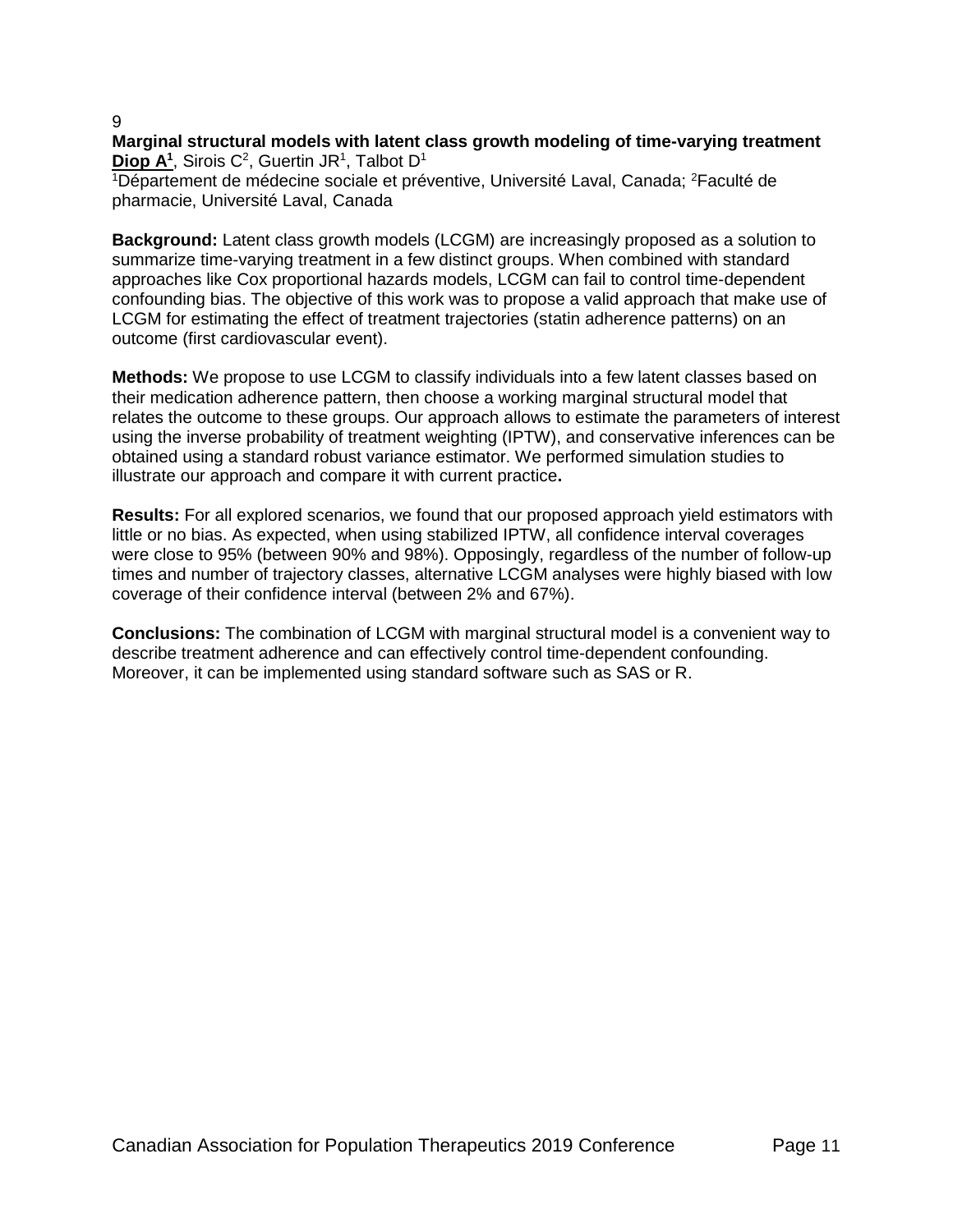# 10 **Impact of COVID 19 on Patient Support Programs Serena N**, Julseth H

In an effort to better understand the impact of COVID-19 on Patient Support Programs (PSPs), Waldron & Associates conducted a multi-phase survey series throughout the COVID-19 pandemic. The Phase One survey was successfully piloted in April 2020, just weeks after the initial COVID-19 outbreak in Canada. An accompanying Phase Two survey was conducted in June 2020, to better understand the evolving impact of COVID-19 on PSPs. Finally, the Phase Three survey was rolled out in September 2020. The September 2020 survey received 28 responses, with respondents belonging to more than 20 different companies, largely Pharmaceutical Manufacturers or PSP Program Suppliers/ Providers. The majority of respondents (79%) were Pharmaceutical Manufacturers. The respondents each had programs located in Canada and varied in size, running anywhere between a single program to over 10+ programs. Key findings of the September 2020 survey highlighted that, even six months following the initial COVID-19 outbreak, PSPs have continued to play a key role for the Pharmaceutical Industry. Specifically, PSPs have acted as an essential tool for navigating ongoing patient care and support during challenging times. This shift in focus has therefore helped to establish PSPs as a fundamental aspect of patient access and care throughout the COVID-19 pandemic, resulting in innovative changes that will continue to have lasting impacts on the future of the Pharmaceutical Industry.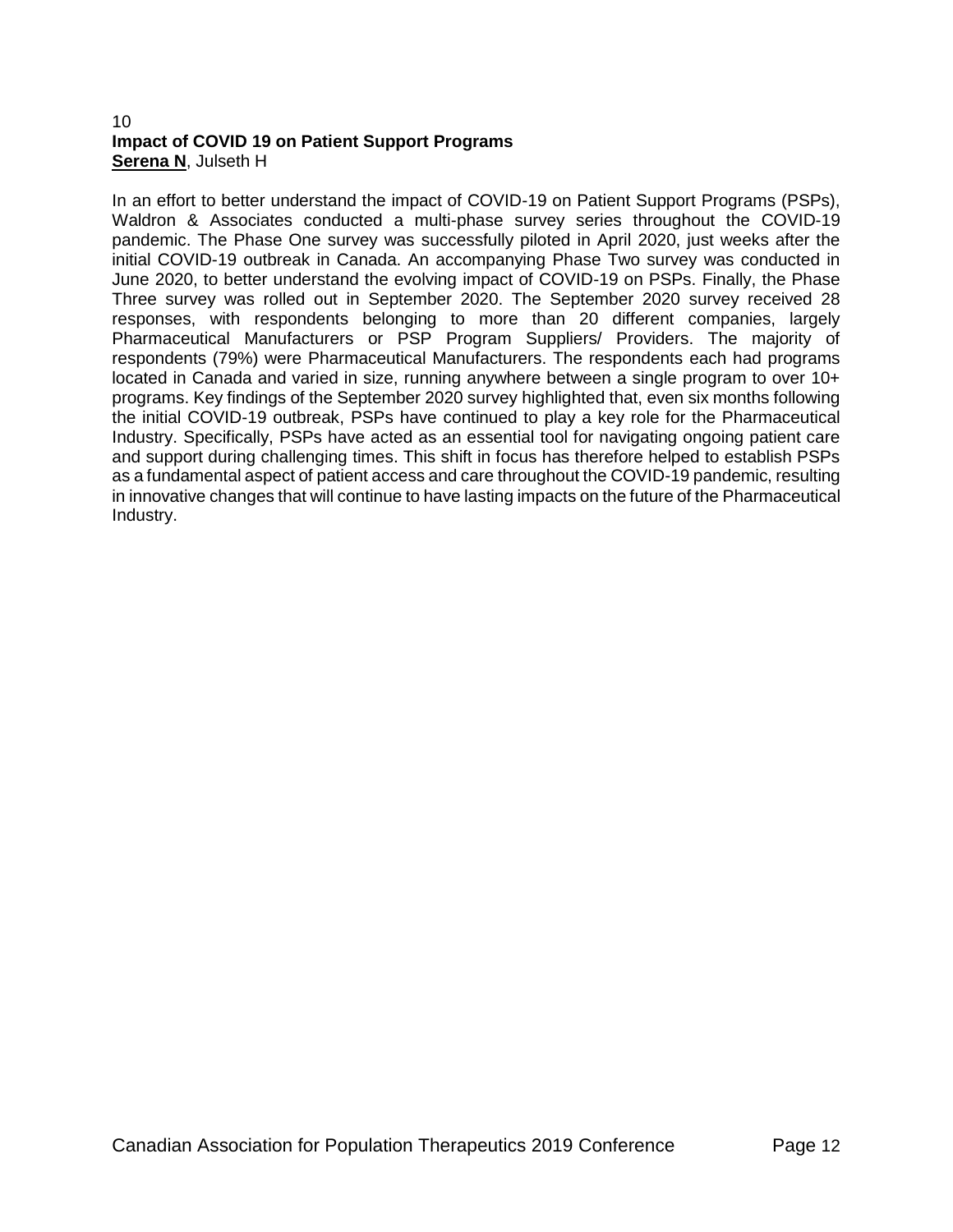11 **Biosimilars in Canada: building momentum in the wake of recent switching policies Zhang Y<sup>1</sup>** , Peterson C<sup>1</sup> <sup>1</sup>Patented Medicine Prices Review Board, NPDUIS

# **Withrawn by author**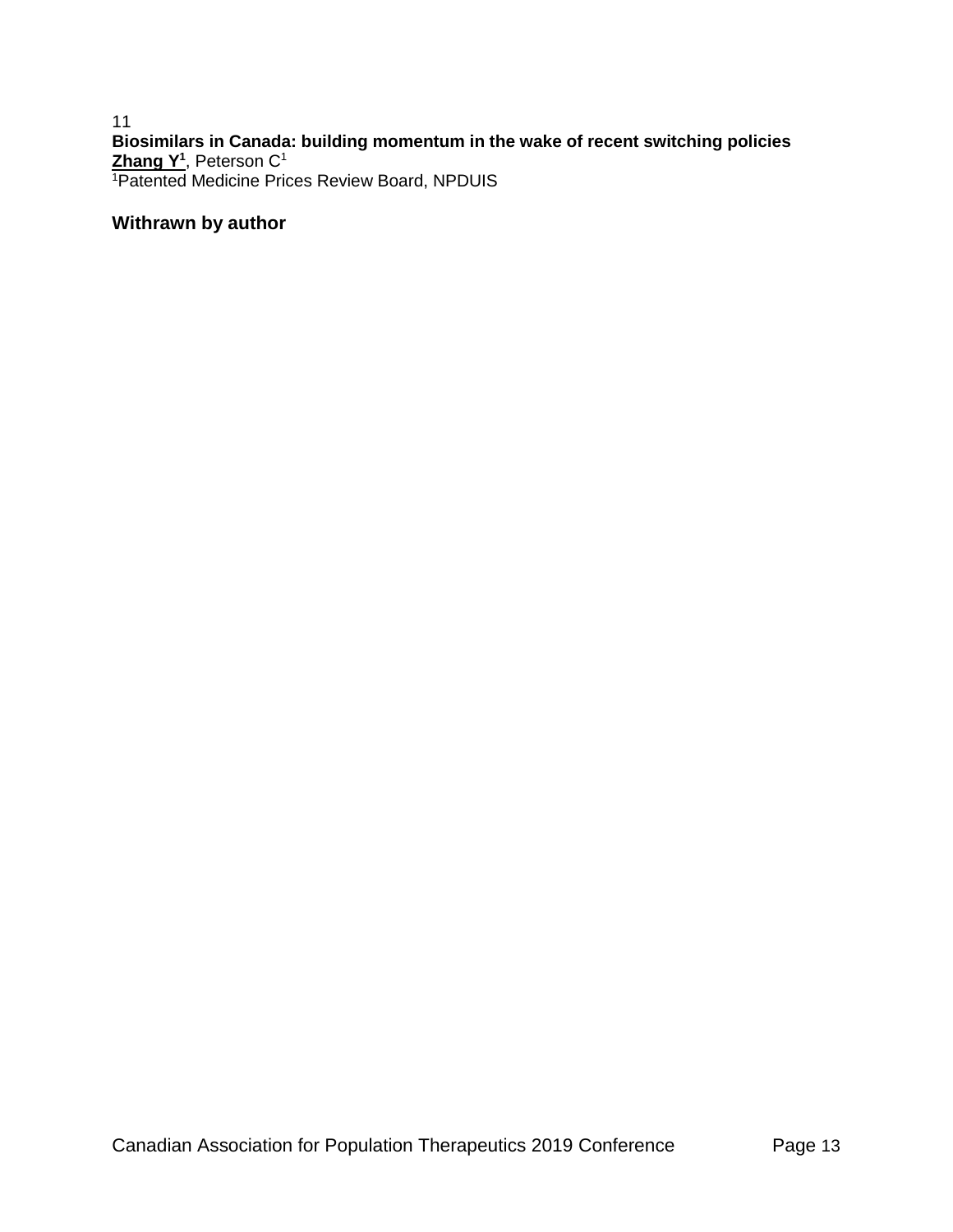# **The risk of urinary tract infections associated with the use of sodium-glucose cotransporter-2 inhibitors: A cohort study using real world data**

Alkabbani W<sup>1</sup>, Zongo A<sup>2</sup>, Eurich DT<sup>3</sup>, Shah BR<sup>4</sup>, Minhas-Sandhu JK<sup>3</sup>, Alsabbagh MW<sup>1</sup>, Gamble  $JM<sup>1</sup>$ 

<sup>1</sup>School of Pharmacy, University of Waterloo, ON, Canada; <sup>2</sup>Faculty of Pharmacy, Université Laval, QC, Canada; <sup>3</sup>School of Public Health, University of Alberta, AB, Canada; <sup>4</sup>Department of Medicine, University of Toronto, ON, Canada

**Objectives:** To assess the association between sodium-glucose cotransporter-2 inhibitors (SGLT2-i) use and urinary tract infections (UTIs) among type 2 diabetes patients.

**Methods:** We conducted a population‐ based cohort study using primary care data from the UK's Clinical Practice Research Datalink (CPRD), and administrative healthcare data from Alberta (AB), Canada. In five comparator cohorts, we defined exposure as new use of SGLT2-i or an active comparator between 2013-2018, among new metformin users. These comparators were dipeptidyl peptidase-4 inhibitor (DPP4-

i; primary cohort), sulfonylureas (SU), glucagon-like peptide-1 receptor agonists (GLP1-RA), thiazolidinediones (TZD), and insulin. We used hospital, emergency department (AB only), and physician visit records to define a composite UTI outcome. We adjusted for confounding using high-dimensional propensity score matching and estimated the hazard ratios (HR) using cox proportional hazards regression. We combined aggregate data across databases using used random-effects meta‐ analysis.

**Results:** In the primary cohort, we included 29,256 patients from CPRD and 20,417 patients from AB. Upon matching, there were 7,432 well-balanced pairs in CPRD (mean age [SD]=57.5 [11.1]; 42.3% females) and 7,407 in AB (56.6 [1.1]; 38.9%). SGLT2-i use was not associated with a higher risk of UTI compared to DPP4-i (pooled HR 0.99, 95% CI 0.77,1.28), SU (pooled HR 0.84, 95% CI 0.67,1.05), GLP1-RA (pooled HR 0.80, 95% CI 0.58, 1.11), or TZD (pooled HR 0.79, 95% CI 0.50, 1.24). The risk of UTI was lower compared to insulin (pooled HR 0.59, 95% CI 0.44, 0.79).

**Conclusion:** The use of SGLT2-i compared to other antidiabetic agents is not associated with an increased risk of UTIs.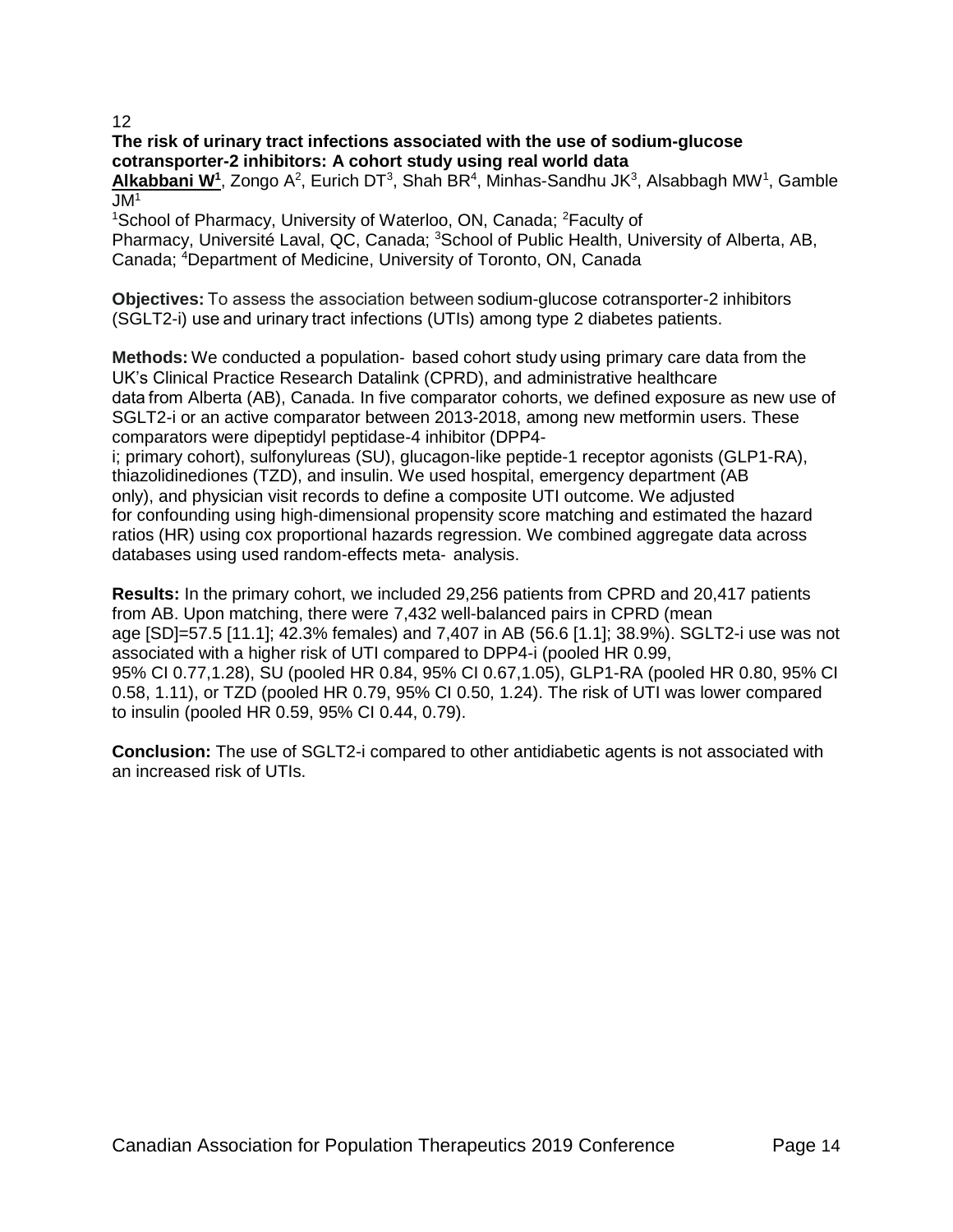# 13 **Building blocks for a national pharmacare: coverage of CDR-reviewed medicines in Canadian public and private drug plans Bosnic N<sup>1</sup>** , O'Shea B<sup>1</sup> <sup>1</sup>Patented Medicine Prices Review Board, NPDUIS

# **Withdrawn by author**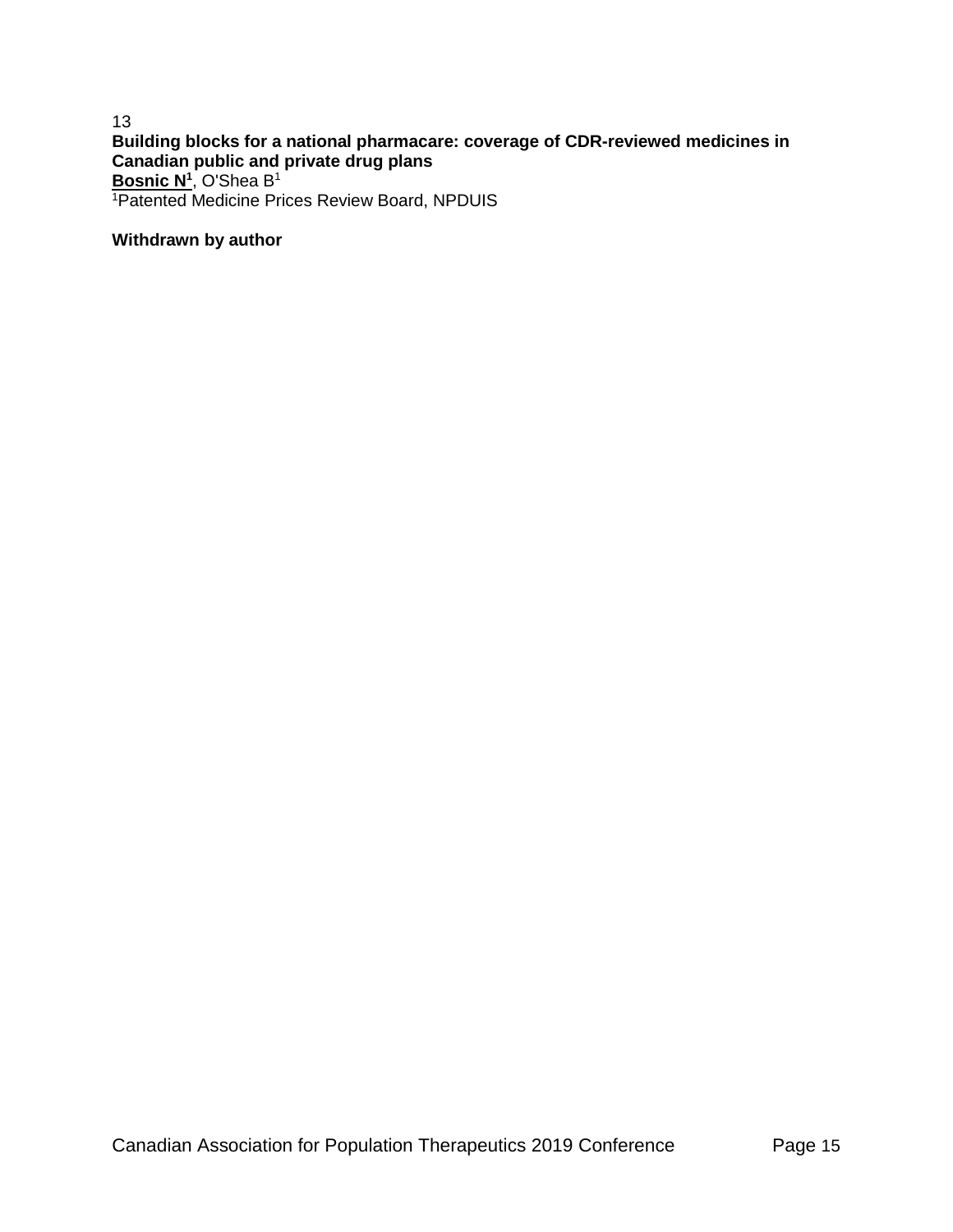# **Exploring associations between polypharmacy and COVID-19-related hospitalizations and deaths: a population-based study among community-dwelling older adults in Quebec**

Sirois, C<sup>1,2,3</sup>, Boiteau V<sup>2</sup>, Chiu Y<sup>1,2,3</sup>, Simard M<sup>2,3,4</sup>

<sup>1</sup>Faculté de pharmacie, Université Laval, Québec, Canada; <sup>2</sup>Institut national de santé publique du Québec, Québec, Canada; <sup>3</sup>VITAM- Centre de recherche en santé durable, Québec, Canada; <sup>4</sup>Faculté de médecine, Université Laval, Québec, Canada

**Background**: Older adults and those with chronic diseases were the most affected by the first waves of COVID-19. These people are often exposed to several concomitant medications (polypharmacy). The aim of this study was to study the association between polypharmacy and the risk of hospitalization and death in confirmed cases of COVID-19 in the community-dwelling population aged 66 and over in Quebec, Canada.

**Methods:** Using the Quebec Integrated Chronic Disease Surveillance System, we included all confirmed cases of COVID-19 whose diagnosis was made between 2020/02/23 and 2021/03/15, and who were aged 66 years and over, living in community, and covered by the public drug insurance plan. We counted the number of different medications claimed between 01/04/2019 and 31/03/2020. We used Robust Poisson regression to calculate relative risk of hospitalization and death, adjusting for age, sex, comorbidities, material and social deprivation index and living arrangements.

**Results**: Of the 32,476 COVID-19 cases included, 10,350 (32%) were hospitalized and 4,146 (13%) died. Compared with people using 0-4 medications, polypharmacy exposure was associated with increased hospitalizations, with relative risks ranging from 1.11 (95% CI:1.04- 1.19) for those using 5-9 medications to 1.62 (1.51-1.75) for those using 20+. Similarly, the risk of death increased steadily with the number of medications, from 1.13 (0.99-1.30) [5-9] to 1.97 (1.70-2.27) [20+]. An increased risk was mainly observed in groups of younger individuals.

**Conclusions**: Polypharmacy may represent a significant marker of vulnerability to COVID-19 adverse events, either because of the iatrogenic risk it entails, or as an indicator of multimorbidity severity.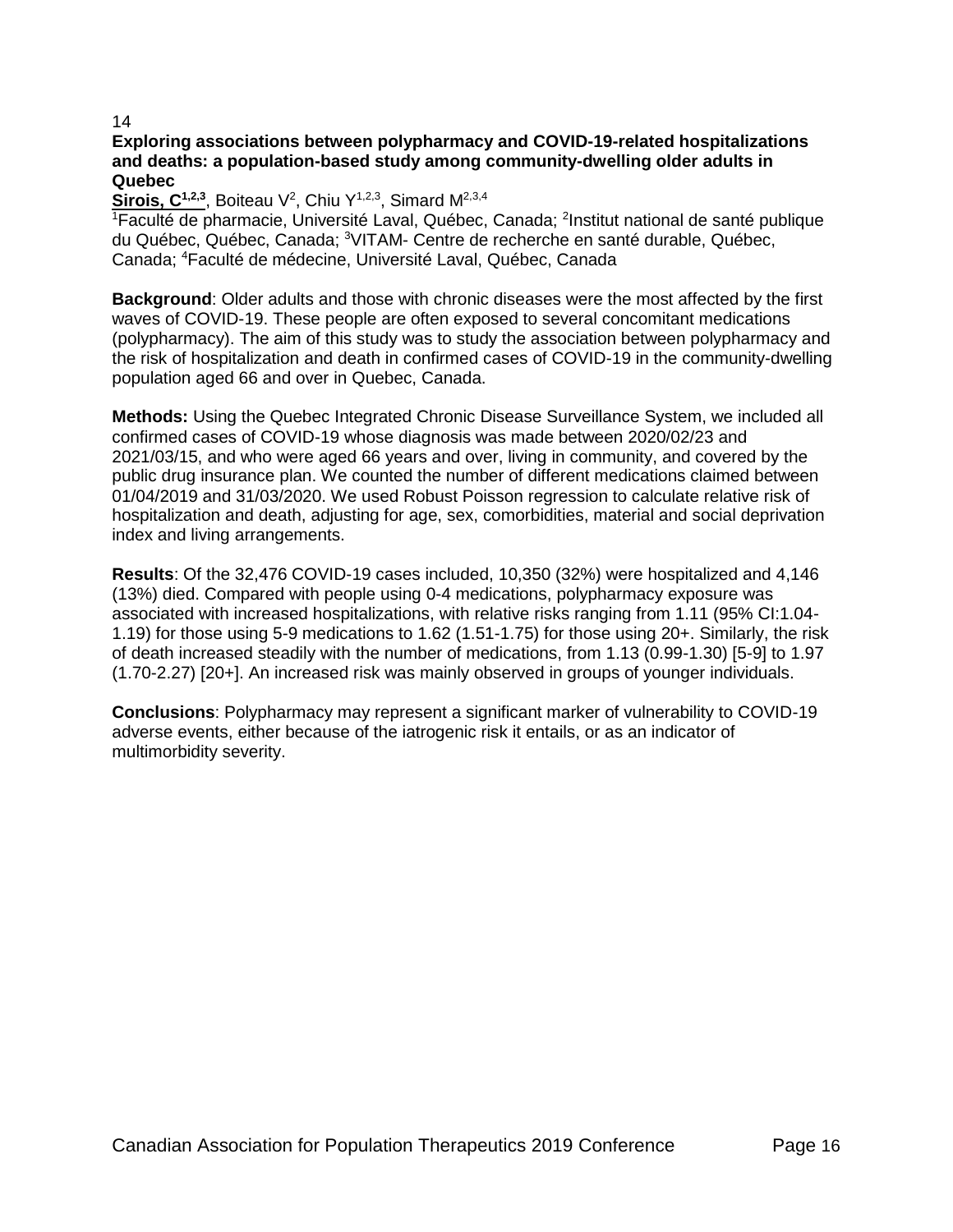# **Measuring the impact of the Canadian Network for Observational Drug Effect Studies (CNODES): A case study using bibliometrics and altmetrics**

Hill J<sup>1</sup>, Munroe-Lynds CL<sup>2</sup>, Stewart S<sup>3</sup>, Sketris I<sup>4</sup>, **Mongeon P**<sup>2</sup>

<sup>1</sup>School of Information Studies, McGill University; <sup>2</sup>School of Information Management, Dalhousie University; <sup>3</sup>Department of Community Health and Epidemiology, Dalhousie University; <sup>4</sup>College of Pharmacy, Dalhousie University

**Background:** Bibliometrics and alternative metrics (altmetrics) can be used to support impact narratives of research networks like CNODES. They provide a range of indicators based on citations and mentions in news, social media and policy documents that offer insight on research activities and performance. Using these three approaches, this case study measures the scientific and community impact of research performed by the Canadian Network for Observational Drug Effect Studies (CNODES), which studies the effects of marketed drugs in Canada and beyond.

**Methods:** Bibliometric data from 95 CNODES publications was collected from Microsoft Academic Graph to measure indicators like the citation score of a publication. Altmetrics, such as the number of mentions in blogs, policy documents, and social media, were measured using Altmetric.com, the visibility of CNODES members in the news was assessed with the Canadian Newsstream database.

**Results:** CNODES publications are cited approximately 2.75 times more than the field average, and 24% of CNODES publications are among the top 5% most cited in their field and year. Altmetrics show that CNODES publications have above-average media visibility, particularly on social media and in policy documents. CNODES authors who have participated with the CNODES network were mentioned 2,799 times in Canadian news media.

**Conclusions:** Bibliometrics, media analysis, and altmetrics were applied to CNODES research to better understand the impact and type of attention this research receives. Researchers may use these tools further to identify core audiences and measure the impact of key messages from their research.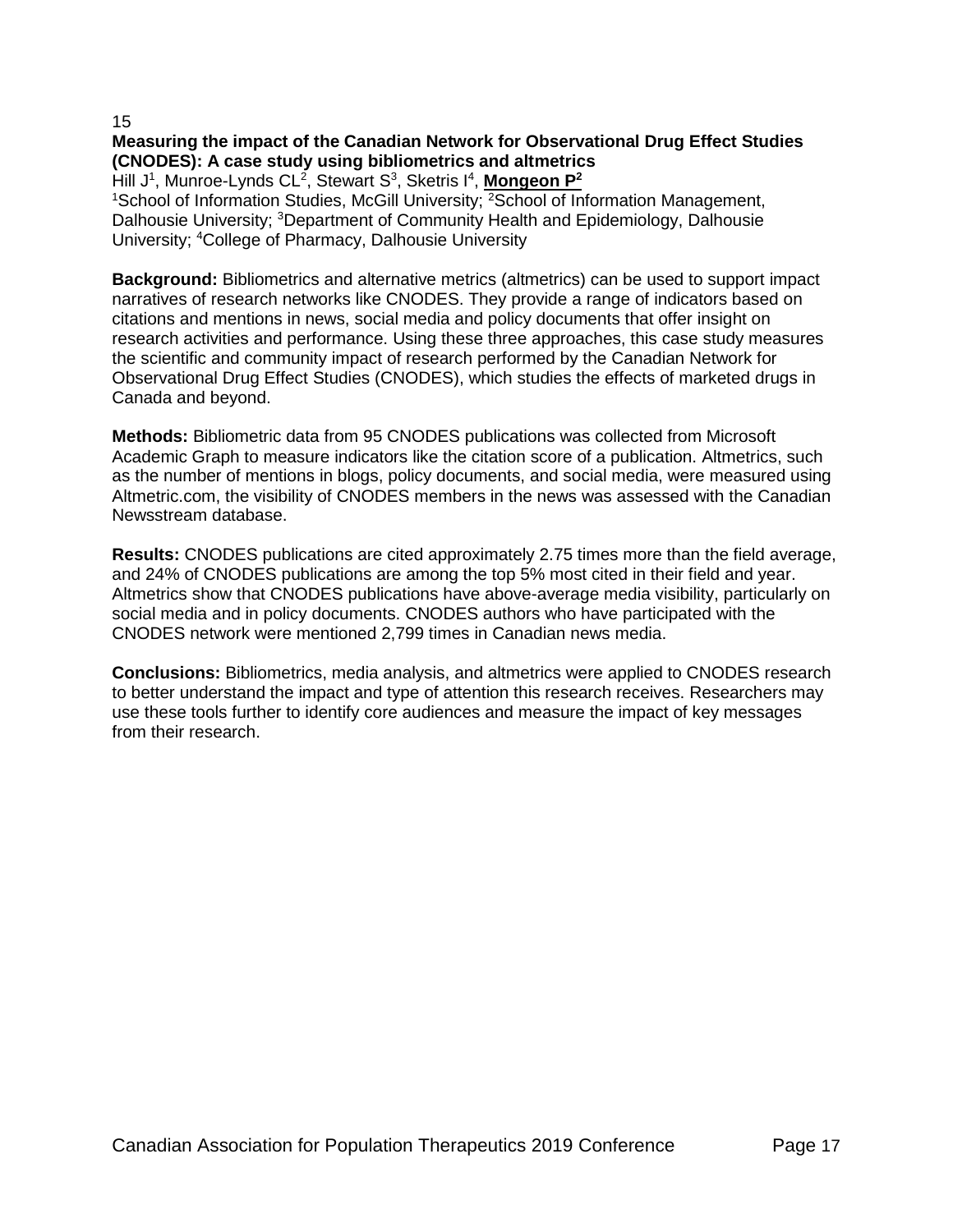# **Depression and anxiety**-**related healthcare costs associated with treatment patterns among patients with moderate-to-severe psoriasis: A retrospective cohort study in Quebec, Canada**

Milan R<sup>1</sup>, LeLorier J<sup>2</sup>, Latimer E<sup>1</sup>, Brouilette MJ<sup>1</sup>, Holbrook A<sup>3</sup>, Litvinov IV<sup>1</sup>, Rahme E<sup>1</sup> <sup>1</sup>McGill University, Quebec, Canada; <sup>2</sup>Université de Montréal, Quebec, Canada; <sup>3</sup>McMaster University, Ontario, Canada

**Introduction:** Moderate-to-severe psoriasis is managed with conventional systemic agents (CSA) and/or Tumor necrosis factor inhibitors/ustekinumab (TNFi/UST) when CSA are ineffective. Failure of these treatments may trigger depression and depression in turn may exacerbate psoriasis. Depression-related costs associated with treatment patterns have not been previously assessed.

**Methods:** Using Quebec's provincial health administrative databases (2002-2015), we included patients with psoriasis who initiated on a CSA and followed them for two years. We divided the follow-up into 24-month intervals. Five treatment groups were assessed: 1 TNFi/UST+1 CSA, 1 TNFi/UST, 2 CSAs, 1 CSA or other. Sequence and Hierarchical cluster analyses were used to group patients with similar trajectories into clusters. Costs associated with depression including out-patient, inpatient and emergency department visits, and psychotropic agents' use were assessed from the healthcare system perspective. Two-part regression models were used to determine the mean cost difference between the different trajectories.

**Results:** This study included 1,284 patients and six treatment trajectories were identified. Compared to the CSA persistent trajectory, CSA discontinuation within the first year was associated with lower depression-related costs (mean cost difference -76.8%, p<0.05), while the trajectories switch to a TNFi/UST, receiving TNFi/UST or a second CSA as add-on, CSA discontinuation after one year and discontinuation-then-restart of CSA were associated with higher depression-related healthcare costs (mean cost difference: 572.5\$, 340.2\$, 335.6\$ and 312.5\$ respectively, p<0.01 each).

**Conclusions:** Depression-related healthcare costs were the highest among patients with moderate-to-severe psoriasis who had a 'switching' CSA treatment pattern compared to those with a 'persistent' pattern.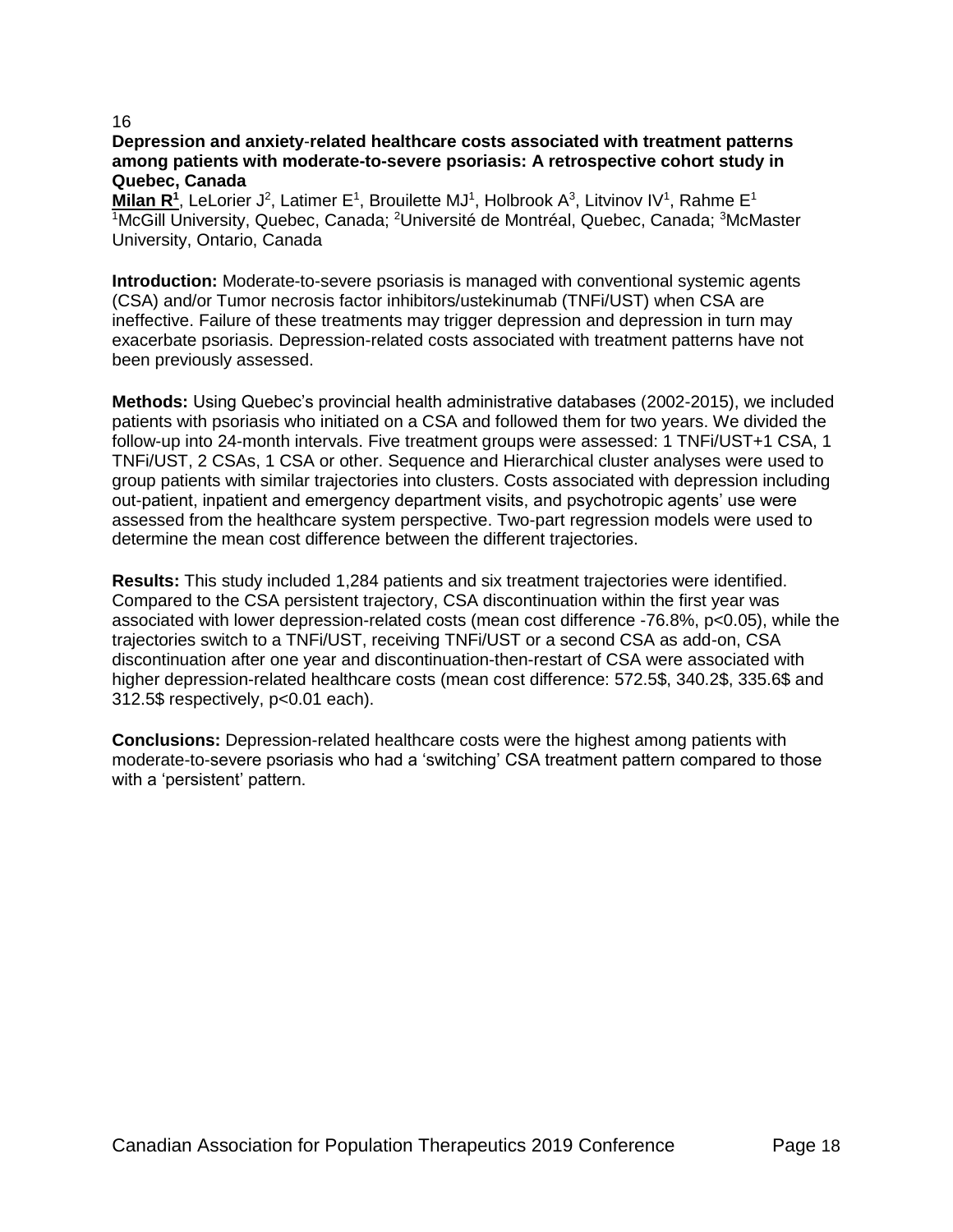# 17 **Treatments for COVID-19: the pipeline and beyond Wladyka B<sup>1</sup>** , Peterson C<sup>1</sup> , Bosnic N<sup>1</sup> <sup>1</sup>Patented Medicine Prices Review Board, NPDUIS

Withdrawn by author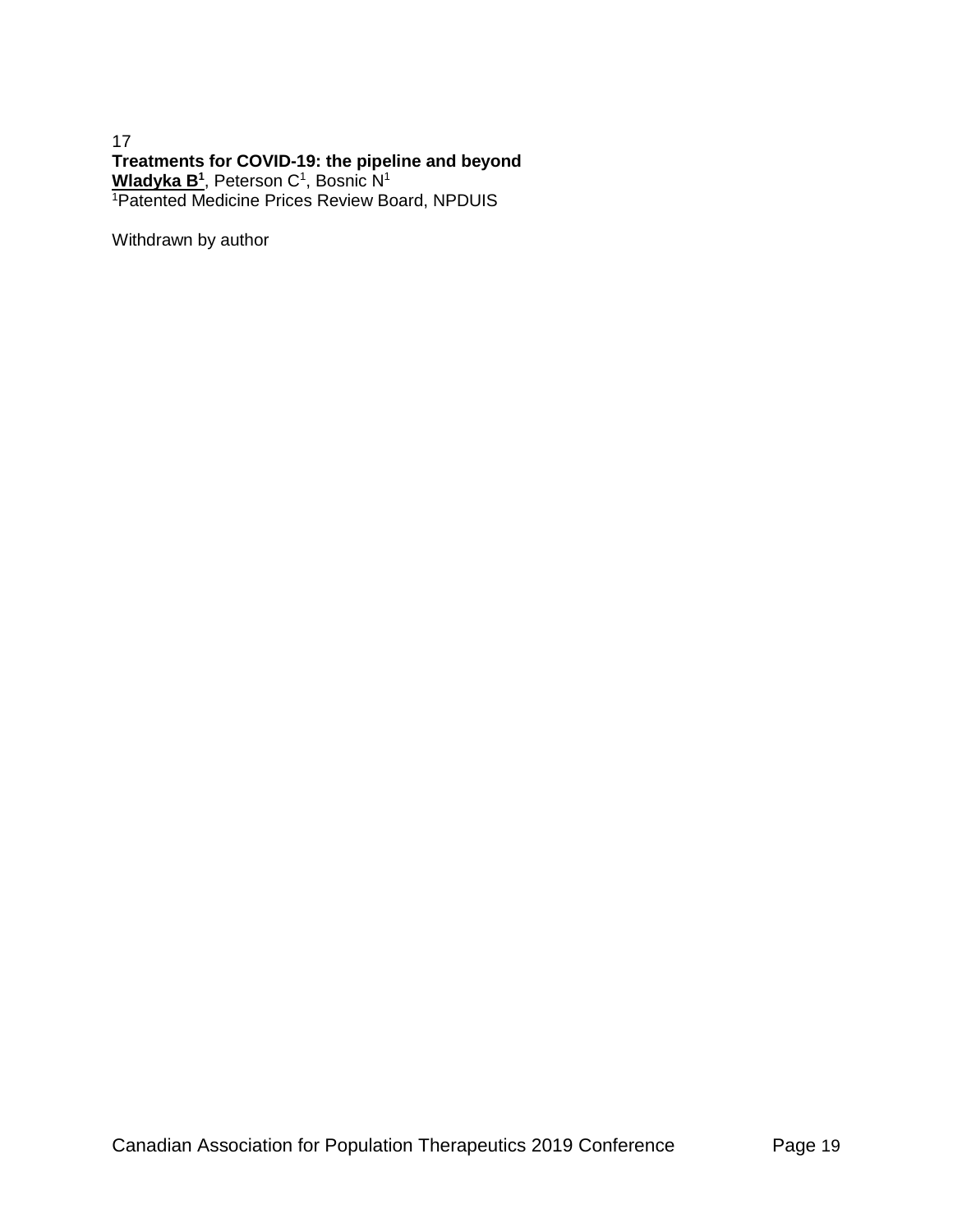# 18 **Playing catch-up: where Canada stands three years into the pCPA–CGPA generics pricing initiative O'Shea B<sup>1</sup>** , Bosnic N<sup>1</sup>

<sup>1</sup>Patented Medicine Prices Review Board, NPDUIS

As generic medicines do not face the same level of price regulation as patented medicines in Canada, their prices have historically been much higher here than in international markets. Generic pricing policies, initially led by individual provinces and later negotiated collectively through the pan-Canadian Pharmaceutical Alliance (pCPA), have gradually reduced the prices of generic medicines in Canada since 2010, resulting in substantial cost savings for all Canadians. In 2018, a joint initiative between the pCPA and the Canadian Generic Pharmaceutical Association (CGPA) was launched, bringing the prices of 67 of the most commonly used generic medicines to 10%–18% of the price of their brand-name originators. Early analyses have indicated that this initiative succeeded in bring generic prices closely in line with international levels. This presentation assesses its impact to the end of 2020, in terms of both domestic public and private drug plan spending, and conducts a comparative international price analysis with foreign markets. Public plan data is taken from the NPDUIS Database at the Canadian Institute for Health Information (CIHI) and private plan data from the IQVIA Private Pay Direct Drug Plan Database. IQVIA MIDAS® data is used to analyze Canadian generic drug utilization and pricing, in comparison to the PMPRB's new basket of 11 comparator countries as well as the broader OECD. This presentation is intended to foster discussions on government– industry cooperation in Canada's healthcare sector by providing policy makers and other stakeholders with quantifiable assessments of the progress made in aligning Canadian generic prices with other countries.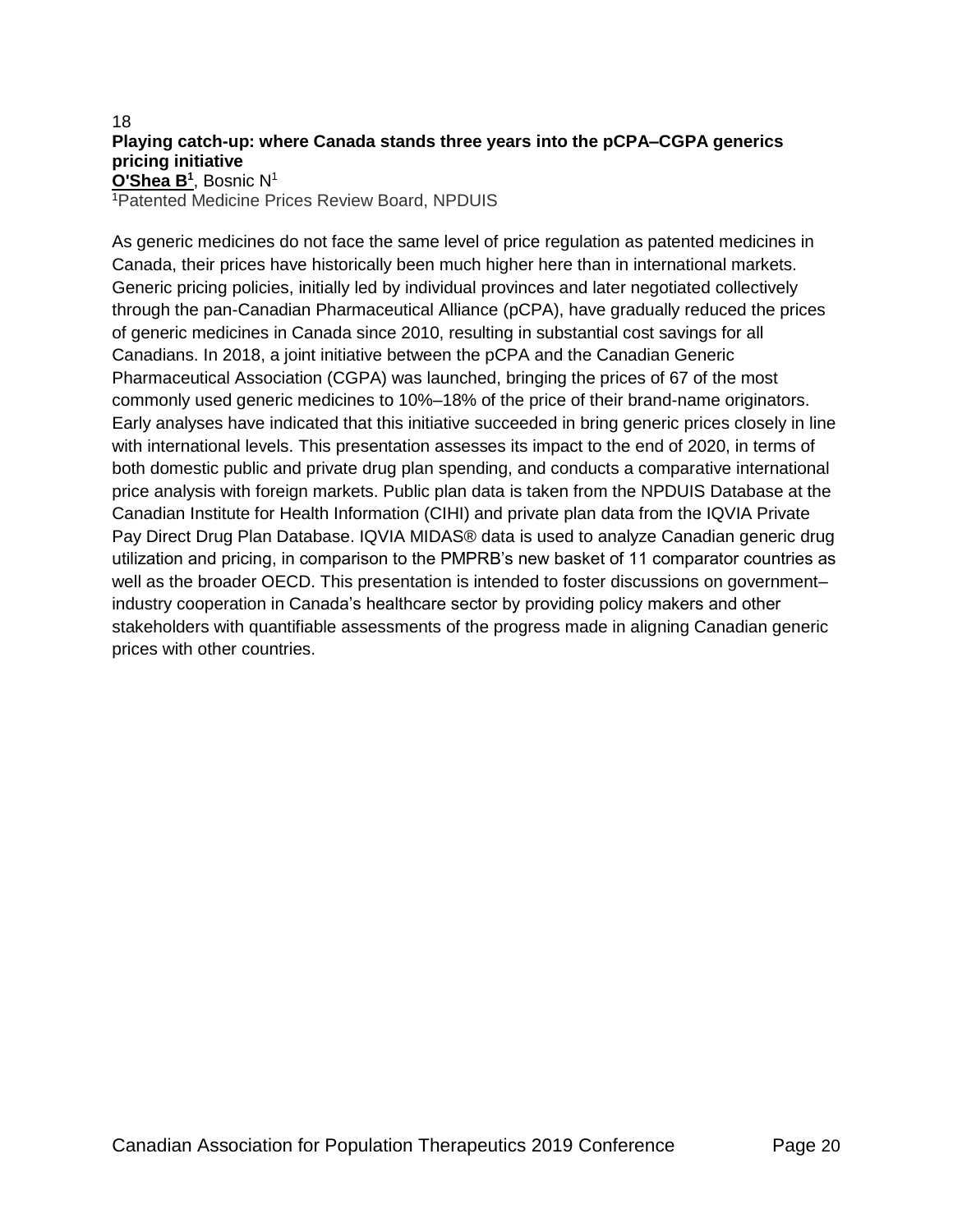# 19 **Expensive drugs for rare diseases: insights into a vital and rapidly growing market segment Peterson C<sup>1</sup>** , O'Shea B<sup>1</sup>

<sup>1</sup>Patented Medicine Prices Review Board, NPDUIS

Withdrawn by author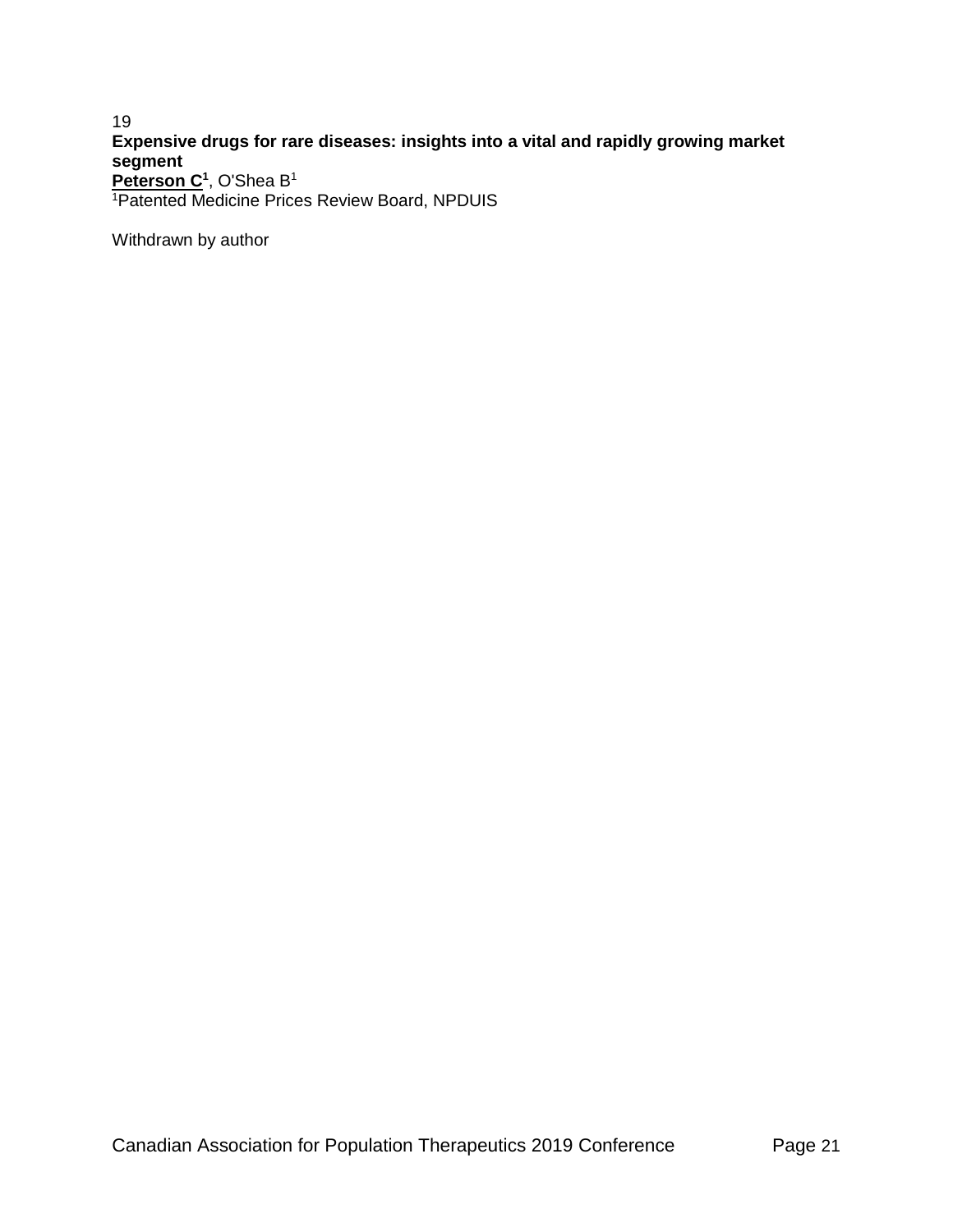# **Patterns of antipsychotic dispensation to residents of long-term care facilities in Nova Scotia, Canada including after a fall-related hospitalization**

20

Trenaman SC<sup>1</sup>, von Maltzahn M<sup>1</sup>, Sketris I<sup>2</sup>, Tamim H<sup>3</sup>, Wang Y<sup>4</sup>, Stewart S<sup>5</sup> <sup>1</sup>Division of Geriatric Medicine, Department of Medicine, Dalhousie University; <sup>2</sup>College of Pharmacy, Dalhousie University; <sup>3</sup>School of Kinesiology and Health Science, York University; <sup>4</sup>Health Data Nova Scotia, Department of Community Health and Epidemiology, Dalhousie University; <sup>5</sup>Department of Community Health and Epidemiology, Dalhousie University

**Background:** Antipsychotic medications are commonly prescribed to long-term care facility (LTCF) residents despite risk of adverse events. Study objectives included describing antipsychotic medication dispensing patterns and assessing predictors of antipsychotic continuation after a fall-related hospitalization in LTCF residents.

**Methods:** This was a retrospective cohort study of Nova Scotia Seniors Pharmacare Program (NSSP) beneficiaries aged 66 years and older residing in a LTCF who were dispensed an antipsychotic between April 1, 2009 and March 31, 2017. The NSSP Database and Canadian Institute of Health Information Discharge Abstract Database were linked identifying antipsychotic dispensations and fall-related hospitalizations. Dispensations were reported as counts and proportions. Predictors for continuing an antipsychotic after a fall-related hospitalization (sex, length of stay, days supplied, age, year of admission, rural/urban) were analyzed with logistic regression. Analysis was completed with SAS version 9.3.

**Results:** Over the study period 19,164 NSSP beneficiaries were dispensed at least one antipsychotic medication. Residents of LTCF comprised 90% of those dispensed an antipsychotic (N=17,201). In each year approximately 40% of NSSP beneficiaries (mean N=2,637) residing in LTCF received at least one dispensation of an antipsychotic. Quetiapine (39.3%) and risperidone (35.7%) were dispensed most frequently. Women were dispensed significantly more antipsychotics at all ages.

Of the identified 544 fall-related hospitalization survivors, 439 (80.7%) continued an antipsychotic after discharge. Decreased age was associated with continuing an antipsychotic after a fall-related hospitalization (OR 0.941, 95%CI [0.910-0.973]).

**Conclusions:** Antipsychotic dispensation to LTCF residents and continued dispensation after a fall-related hospitalization in Nova Scotia is an area requiring intervention.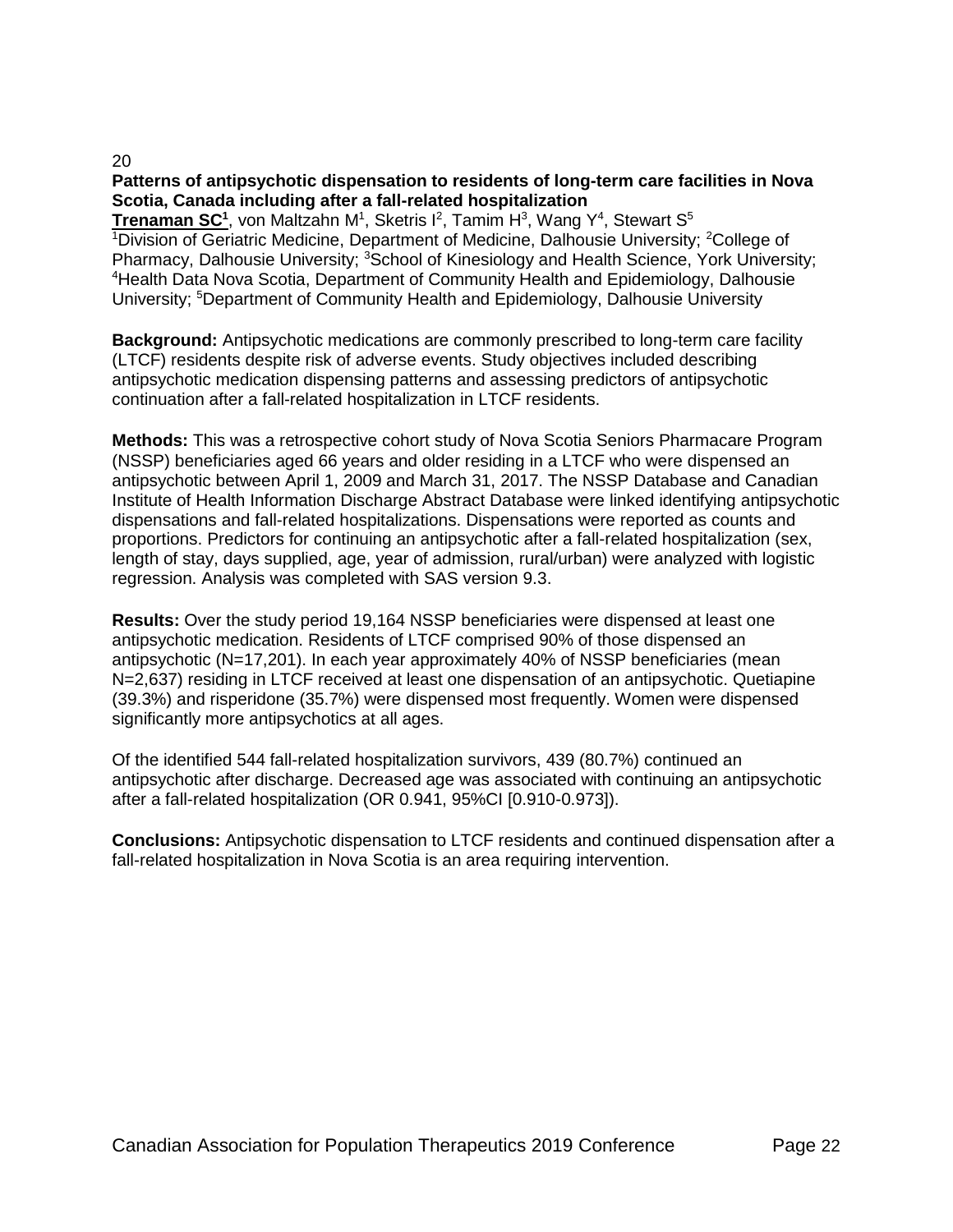#### 21 **Utilization of COVID-19 related funding modifications for systemic cancer therapies in Ontario, Canada**

Beca JM<sup>1,2</sup>, Mercer R<sup>1,2</sup>, Tai X1, Habbous S<sup>1</sup>, Yeung L<sup>1</sup>, Fung R<sup>1</sup>, Naipaul R<sup>1</sup>, Chan KKW<sup>1,2,3</sup>, Gavura S<sup>1</sup>

<sup>1</sup>Ontario Health (Cancer Care Ontario); <sup>2</sup>Canadian Centre for Applied Research in Cancer Control (ARCC); <sup>3</sup>Sunnybrook Health Sciences Centre

**Background:** Ontario Health (Cancer Care Ontario)'s New Drug Funding Program (NDFP) is the primary funding program covering injectable cancer therapies administered in outpatient hospital clinics. To qualify for funding under NDFP, patients must satisfy explicit clinical criteria. A series of interim funding modifications were introduced beginning March 2020 due to COVID-19 to allow clinicians to adapt treatment plans in light of capacity constraints and infection risks. Using NDFP data, we assessed utilization of COVID-19 related funding modifications between March 2020-March 2021.

**Methods:** For most types of NDFP funding modifications, hospitals were required to submit a patient-specific "prior approval" request via the program's online adjudication system. Prior Approvals referencing "COVID" or "pandemic" were identified in NDFP data and categorized by type of modification. The Prior Approval request submission date was used to identify new patients and capture subsequent treatment claims by drug and indication.

**Results:** During the study window, COVID-19-related modifications were requested for 1116 patients receiving 63 unique drug-indications funded through NDFP. The number of treatment claims following COVID-19 related modifications was <3% of all treatment claims in the NDFP per month. The most common funding modification was to extend dosing intervals for immunotherapies to reduce clinic visits.

**Conclusions:** The interim funding modifications for NDFP implemented during the pandemic have helped support the continued delivery of cancer care within Ontario across a range of treatment settings and cancer types. Future evaluations leveraging these data are planned to assess clinical outcomes and inform future practice.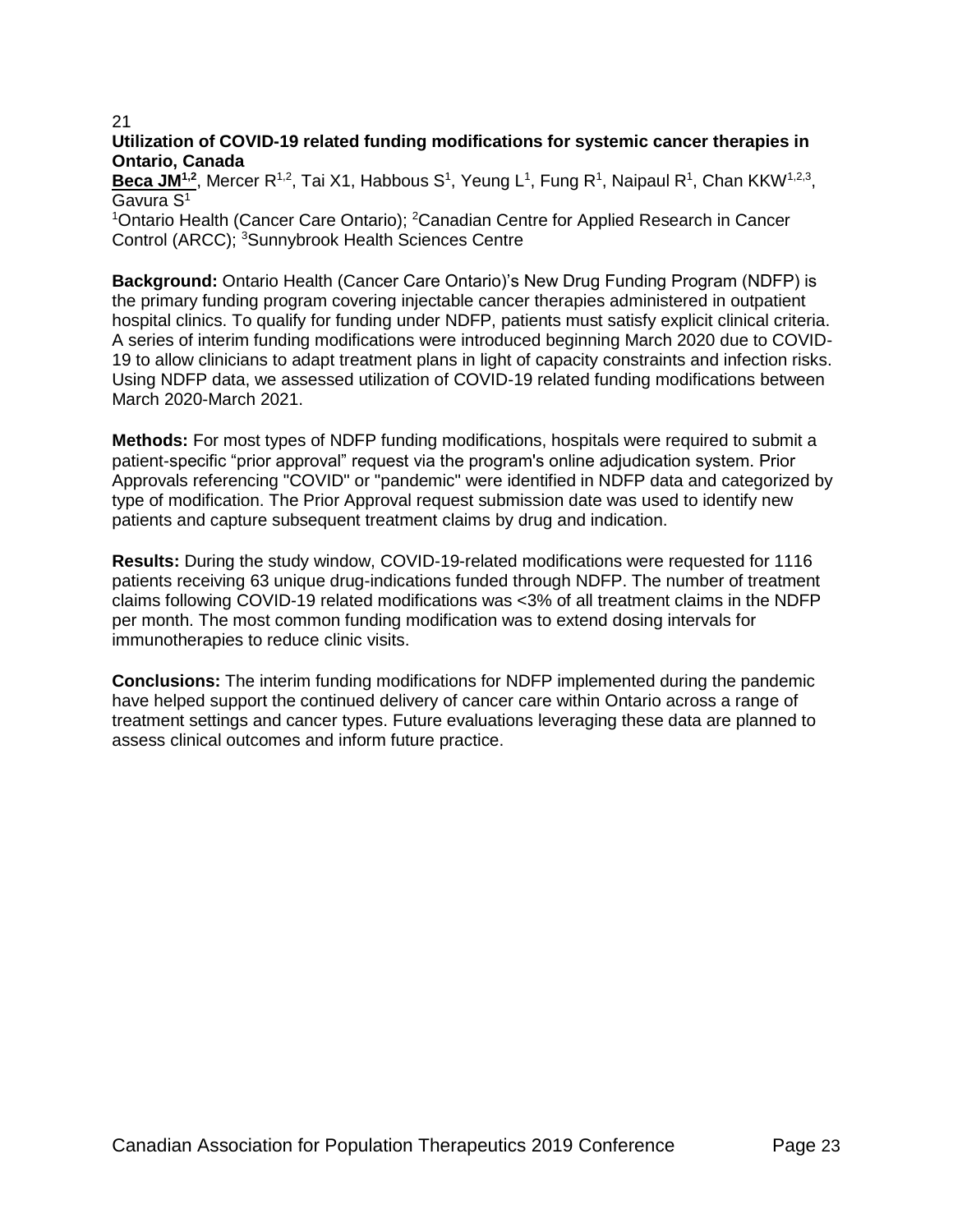**Hydrochlorothiazide use and risk of non-melanoma skin cancer (NMSC) Moura CS<sup>1</sup>, Machado MAÁ<sup>1</sup>, Abrahamowicz M<sup>2</sup>, Pilote L<sup>1,3</sup>, Bernatsky S<sup>1,3</sup>** <sup>1</sup>Research Institute of the McGill University Health Centre, Centre for Outcomes Research and Evaluation, Montreal, Quebec, Canada; <sup>2</sup>McGill University, Department of Epidemiology, Biostatistics and Occupational Health, Montreal, Quebec, Canada; <sup>3</sup>McGill University, Department of Medicine, McGill University, Canada

**Background:** Hydrochlorothiazide increases skin sensitivity to sunlight and potentially can increment skin cancer risk. We compared the risk of NMSC associated with hydrochlorothiazide versus angiotensin-converting enzyme inhibitors (ACEi).

**Methods:** From United States private (Commercial) and Medicaid MarketScan® health plan data, we identified two cohorts of adults initiating hydrochlorothiazide or ACEi therapy between January 2011 and December 2017. Subjects were followed from one year after the first filled hydrochlorothiazide or ACEi prescription, until the first event, at discontinuation or change of the initial therapy, loss of health plan coverage, end of study period, or death. Incident NMSC was defined using diagnostic and procedure codes. We estimated crude incidence rates and hazard ratios (aHR) based on multivariable Cox PH model with 95% confidence intervals (CI) adjusted for age, sex, calendar year, region of residence (Commercial only), comorbidities, past use of photosensitizing and/or immunosuppressant drugs, and race/ethnicity (Medicaid only).

**Results:** In the Commercial cohort (N=1,746,662), NMSC incidence (per 100 person-years) was 1.01 (95% CI 0.98-1.04) for hydrochlorothiazide and 1.05 (95% CI 1.03-1.08) for ACEi. NMSC incidence was lower in Medicaid data (N=254,267), particularly in blacks (4.6/100,000 personyears, 95% CI 2.89-7.28). In Medicaid, most ACEi users were white (N=79,905, 53.5%), while most hydrochlorothiazide users were non-white (N=57,572, 54.9%). NMSC risk was not significantly different for hydrochlorothiazide versus ACEi (Commercial aHR 0.96; 95% CI 0.93-1.00; Medicaid aHR 1.08; 95% CI 0.86-1.35).

**Conclusions:** NMSC risk and antihypertensive use may differ greatly by race/ethnicity, which should be considered in pharmacoepidemiologic analyses like ours. Even adjusting for race/ethnicity, we were unable to detect a differential NMSC risk between hydrochlorothiazide and ACEi.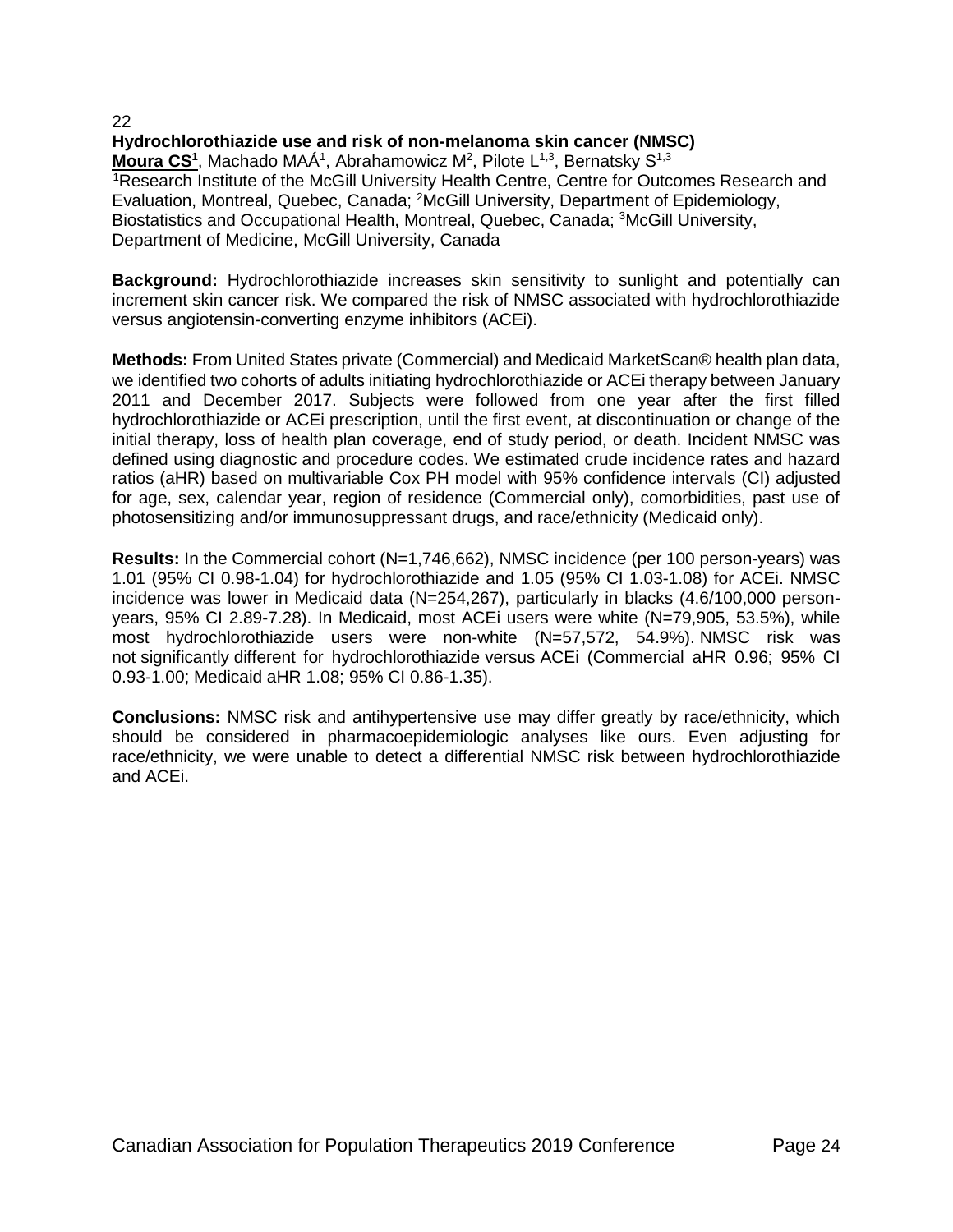# **Muscle toxicity with sodium glucose co-transporter 2 (SGLT-2) inhibitors and statins: a disproportionality analysis of spontaneous adverse event reporting databases**

Pelletier R<sup>1</sup>, Alkabbani W<sup>1</sup>, Beazely M<sup>1</sup>, Labib Y<sup>1</sup>, Quan B<sup>1</sup>, Gamble JM<sup>1</sup>

<sup>1</sup>School of Pharmacy, Faculty of Science, University of Waterloo, 10A Victoria Street S., Kitchener, Ontario, N2G1C5, Canada

Withdrawn by author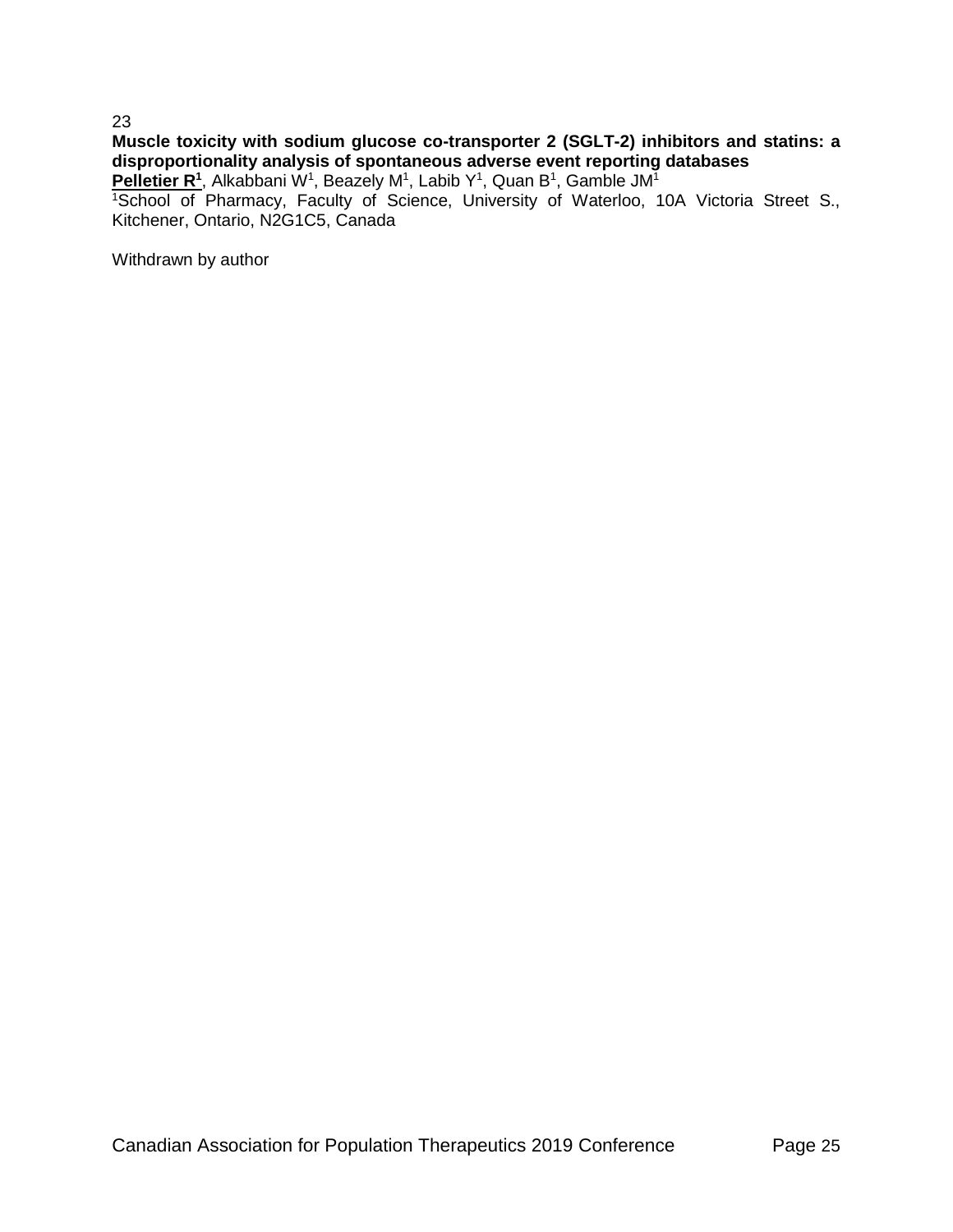# **Polypharmacy and potentially inappropriate medications in older adults living in rural regions: a population-based cohort study**

Chiu YM<sup>1,2,3</sup>, Roux B<sup>4,5</sup>, Gagnon ME<sup>1,2,3</sup>, Simard M<sup>2,3,6</sup>, Sirois C<sup>1,2,3</sup>

<sup>1</sup>Faculté de pharmacie, Université Laval, Québec, Canada; <sup>2</sup>Institut national de santé publique du Québec, Québec, Canada; <sup>3</sup>VITAM- Centre de recherche en santé durable, Québec, Canada; <sup>4</sup>Centre of Pharmacovigilance and Pharmacoepidemiology, Department of Pharmacology Toxicology and Centre of Pharmacovigilance, University Hospital of Limoges, Limoges, France; <sup>5</sup>INSERM UMR 1248, Faculty of Medicine, University of Limoges, Limoges, France; <sup>6</sup>Faculté de médecine, Université Laval, Québec, Canada

**Background:** Polypharmacy, defined as the concurrent use of multiple medications, and the use of potentially inappropriate medications (PIMs) are associated with negative health outcomes in older adults. Advanced age and comorbidities are risk factors for polypharmacy and PIM exposure; however, studies are limited on the effect of material and social deprivation and rurality (municipalities with less than 10,000 inhabitants).

**Methods:** We conducted a population-based study in the province of Quebec (Canada) in older adults ( $\geq$ 66 years) alive and covered by the public drug insurance plan from April 1<sup>st</sup>, 2015 to March 31<sup>st</sup>, 2016 (more than 90% of the Quebec older population). Polypharmacy was defined as having ≥10 different medications prescribed during a year; PIMs were defined using the 2015 Beers criteria. We used logistic regression to identify associated factors while controlling for sex, age, and comorbidities. Sensitivity analyses were conducted using thresholds of ≥15 and ≥20 medications for polypharmacy.

**Results:** Out of 1,101,732 included older adults, 246,746 (22.4 %) lived in rural regions. Of those, 38.9 % were exposed to polypharmacy and 50.0 % used at least one PIM. Living in a rural region was associated with polypharmacy (OR: 1.19; 95 % CI: 1.18-1.21) and PIM use (OR: 1.20; 95 % CI: 1.19-1.22). Living in more socially and materially deprived areas was also associated with both issues. Sensitivity analyses showed stronger associations with higher polypharmacy thresholds.

**Conclusions:** Rurality and material and social deprivation were significantly associated with polypharmacy and PIM use. Deprescribing interventions targeting these populations may be relevant.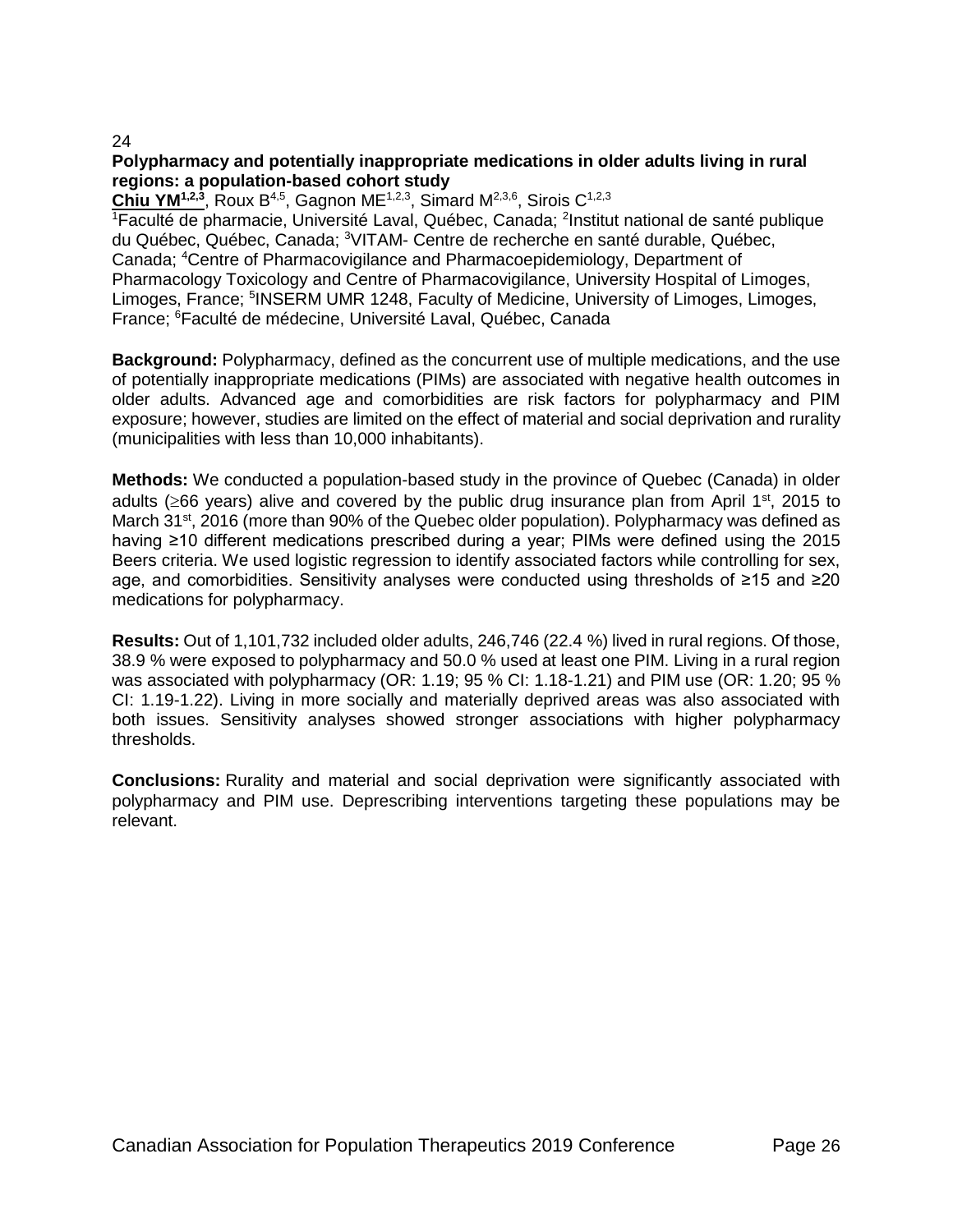# **Pharmacist's Prescribing Activities and Characteristics of the Patients Accessing Pharmacist Prescribing Services**

Grant A<sup>1</sup>, Crawford A<sup>1</sup>, Fisher J<sup>2</sup>, Frizzell K<sup>2</sup>, Jeffers E<sup>1</sup>, Lawrence R<sup>3</sup>, Liu L<sup>1</sup>, Murphy A<sup>3</sup>, Ricketts J<sup>1</sup>, Rowe<sup>1</sup>, Sketris I<sup>3</sup>, Stewart S<sup>3</sup>, Trenaman SC<sup>3</sup>, Woddill L<sup>4</sup>, Isenor JE<sup>3</sup>

<sup>1</sup>Maritime SPOR SUPPORT Unit (MSSU; <sup>2</sup>Nova Scotia Department of Health & Wellness (DHW <sup>3</sup>Dalhousie University; <sup>4</sup>Pharmacy Association of Nova Scotia (PANS)

**Background:** In Nova Scotia, pharmacists' scope of prescribing practice has expanded, creating uncertainty to the extent prescribing activities have been adopted into practice. This study describes the prescribing activities of community pharmacists and the characteristics of patients using pharmacist prescribing services.

**Methods:** Administrative health data from the Drug Information System identified a cohort of community pharmacists who have prescribed and a cohort of patients using pharmacist prescribing services. Pharmacist prescribing was assessed in each of the three fiscal years from April 1, 2017 to March 31, 2020. Descriptive analysis included cross-tabulations with chi-square and Kruskal-Wallis tests carried out to examine differences.

**Results**: A total of 1185 pharmacists were identified as prescribers. First prescribing events (FPEs) for patients increased over time with a mean 261.4 in year one to 347.3 per pharmacist in year three (p<.0001). Pharmacists in rural areas prescribed more frequently (mean of 1058 FPEs/pharmacist) than those in urban areas (mean of 740) over the study period ( $p < .001$ ).

The patient cohort identified 372,203 individuals. There were more FPEs for older age groups (mean 4.3 versus 1.7 for those 80+ compared to <18 years, respectively). FPEs were more frequent for those with more comorbidities (>2, 2, 1, and 0 comorbidities corresponded to a mean of 4.3, 3.2, 3.1, and 2.2).

**Conclusion:** This study demonstrated an increase in pharmacist prescribing over a 3-year period. Those of older age or multiple comorbidities used prescribing services most often. Pharmacist prescribing is an important access point for primary care.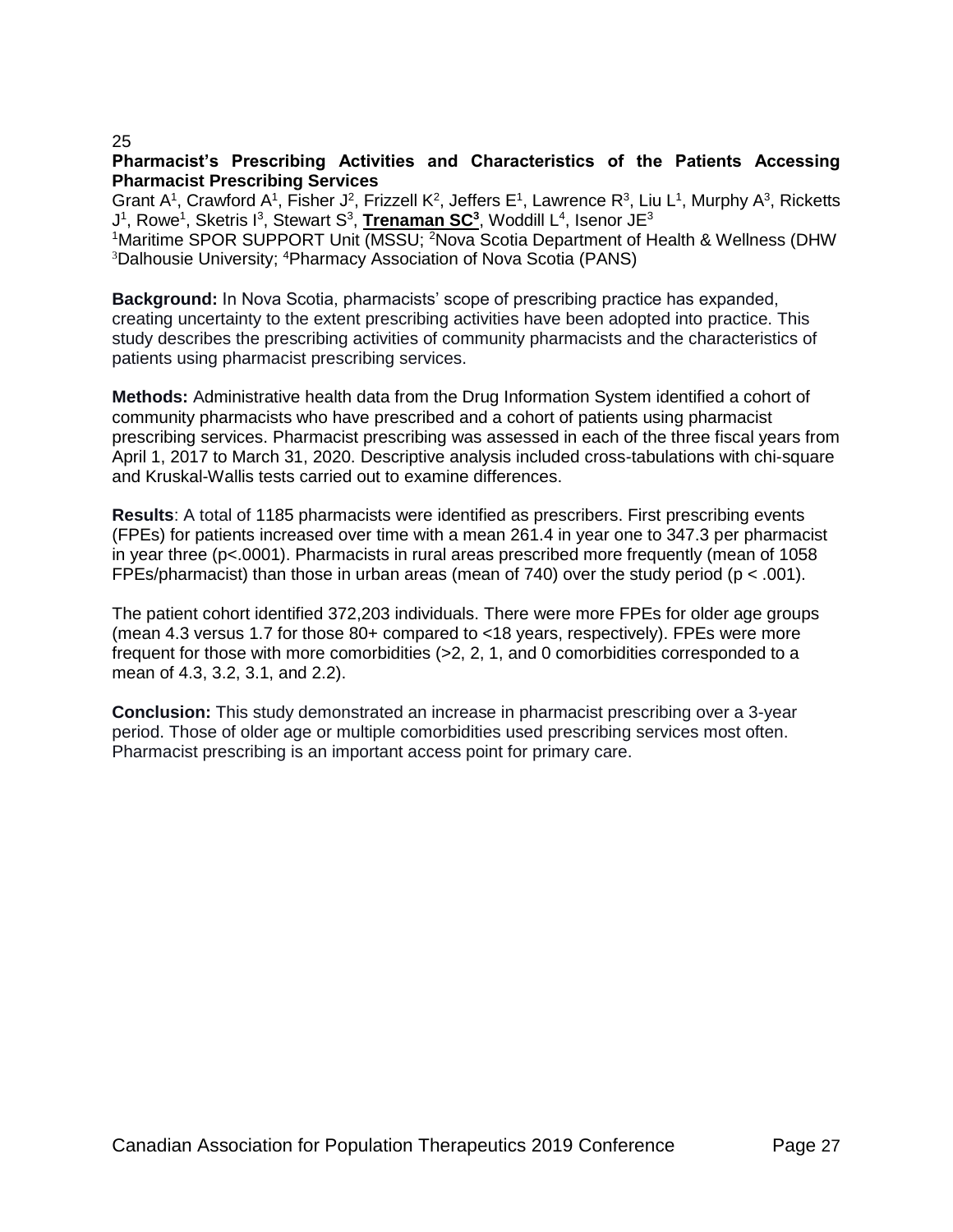# **Health utilities in burn injury survivors: A systematic review**

Synodinou D<sup>1</sup>, Savoie-White FH<sup>2</sup>, Sangone A<sup>1,2</sup>, Chang SL<sup>1</sup>, Beaudoin-Cloutier C<sup>1</sup>, Bergeron F<sup>3</sup>, Guertin JR<sup>1,2</sup>

<sup>1</sup>Centre de recherche du CHU de Québec – Université Laval, Quebec City, Canada; <sup>2</sup>Département of médecine sociale et préventive, Faculté de Médecine, Université Laval, Quebec City, Canada; <sup>3</sup>Bibliothèque de l'Université Laval, Quebec City, Canada

**Background:** There are an estimated 11 million burn injuries requiring medical attention every year worldwide. Although potentially deadly, burn injuries are now considered a chronic disease with multiple lifetime physical and psychological sequelae. However, it remains unclear how these events affect patients' utility scores. We aimed to conduct a systematic review to summarize the utility scores of burn injury survivors.

**Methods:** We conducted on March 18<sup>th</sup>, 2020 a systematic review of the published literature using a search strategy designed in collaboration with a research librarian (FB). Our search strategy aimed to identify studies that provided burn injury survivors' utility scores via a standardized indirect instrument.

**Results:** We identified 15 studies that reported burn injury survivors' utility scores. Most studies used the EQ-5D instruments to assess patients' utility scores. Results varied substantially between studies, ranging from a low of 0.11 to a high of 0.94. Our review identified two key trends. First, utility scores seem to be negatively correlated with the severity of the burn injury. Second, utility scores in adults tend to increase in function of the time since injury.

**Conclusion:** Unfortunately, due to differences in study design and settings, patient populations and instruments used to assess patients' utility scores, we were unable to combine all study results into a single value. In spite of this limit, results we identified support previous trends identified by others regarding the relationship between utility scores and the burn injury severity and/or the time since injury.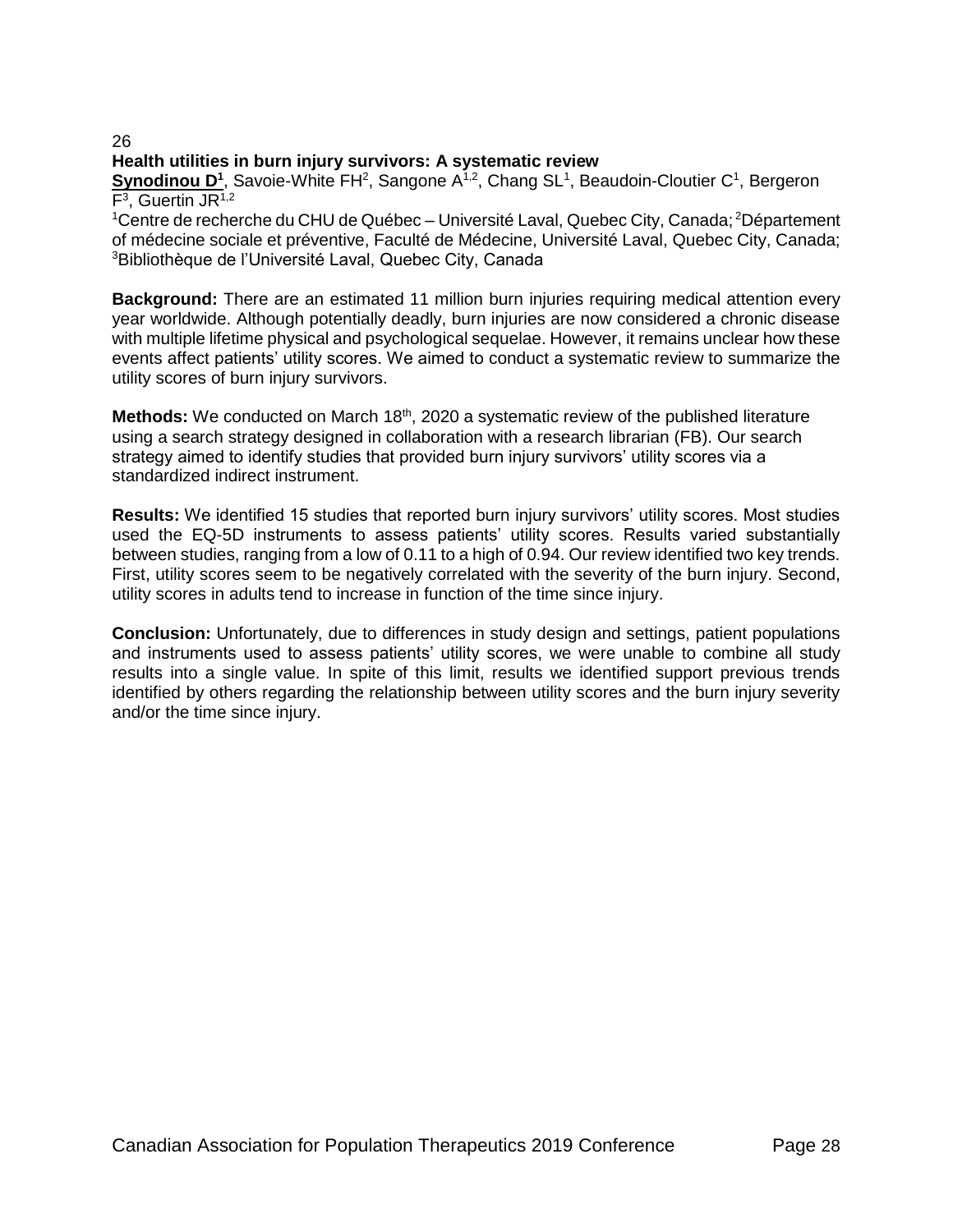# **Prescribing patterns among in-person vs virtual primary care visits pre- and post-COVID-19 in Ontario, Canada**

**Muratov S<sup>1</sup>, Neish D<sup>1</sup>, Ellis K<sup>1</sup>, Wang I<sup>1</sup>, Yang H<sup>1</sup>, Bhattacharjee P<sup>1</sup>, Barot P<sup>1</sup>, Kukaswadia A<sup>1</sup>** 1 IQVIA Solutions Canada Inc, 6700 Century Ave #300, Mississauga, ON, Canada

**Background:** The COVID-19 pandemic led to a shift towards virtual visits for primary care. This study aimed to understand the impact of COVID-19 on prescription patterns for in-person vs virtual visits in a primary care setting in Ontario, Canada.

**Methods:** Using the IQVIA EMR database, prescriptions patterns among patients pre- and post-COVID-19 were assessed using an index date of March 15, 2020. Patients were included if they had ≥1 medical visit in the 5 years prior to March 15, 2019, were ≥18 years old at index, ≥1 diagnosis of ambulatory care sensitive conditions or mental illness within 5 years prior to index date, and ≥1 medical visit 12 months pre- or post- index. In-person and virtual visits were compared by the number of patients with a least one prescription, and the mean number of prescriptions per person.

**Results:** Pre- vs post-index, the number of in-person visits decreased (31,441 vs 17,192), while the number of virtual visits increased (5,200 vs 10,408). The proportion of patients with ≥1 prescription decreased for both in-person (81% vs 71%) and virtual visits (62% vs 52%, p<0.0001). The mean number of prescriptions for in-person visits dropped 24.1% pre- vs postindex (10.4 vs 7.9, p<0.0001), while it increased for patients with virtual visits (3.0 vs 3.3, p<0.0001).

**Conclusion:** Our study reported fewer patients receiving prescriptions in both patient groups. However, the mean number of prescriptions increased slightly among the virtual care cohort. Future research should examine the impact of virtual vs in-person visits on patient outcomes.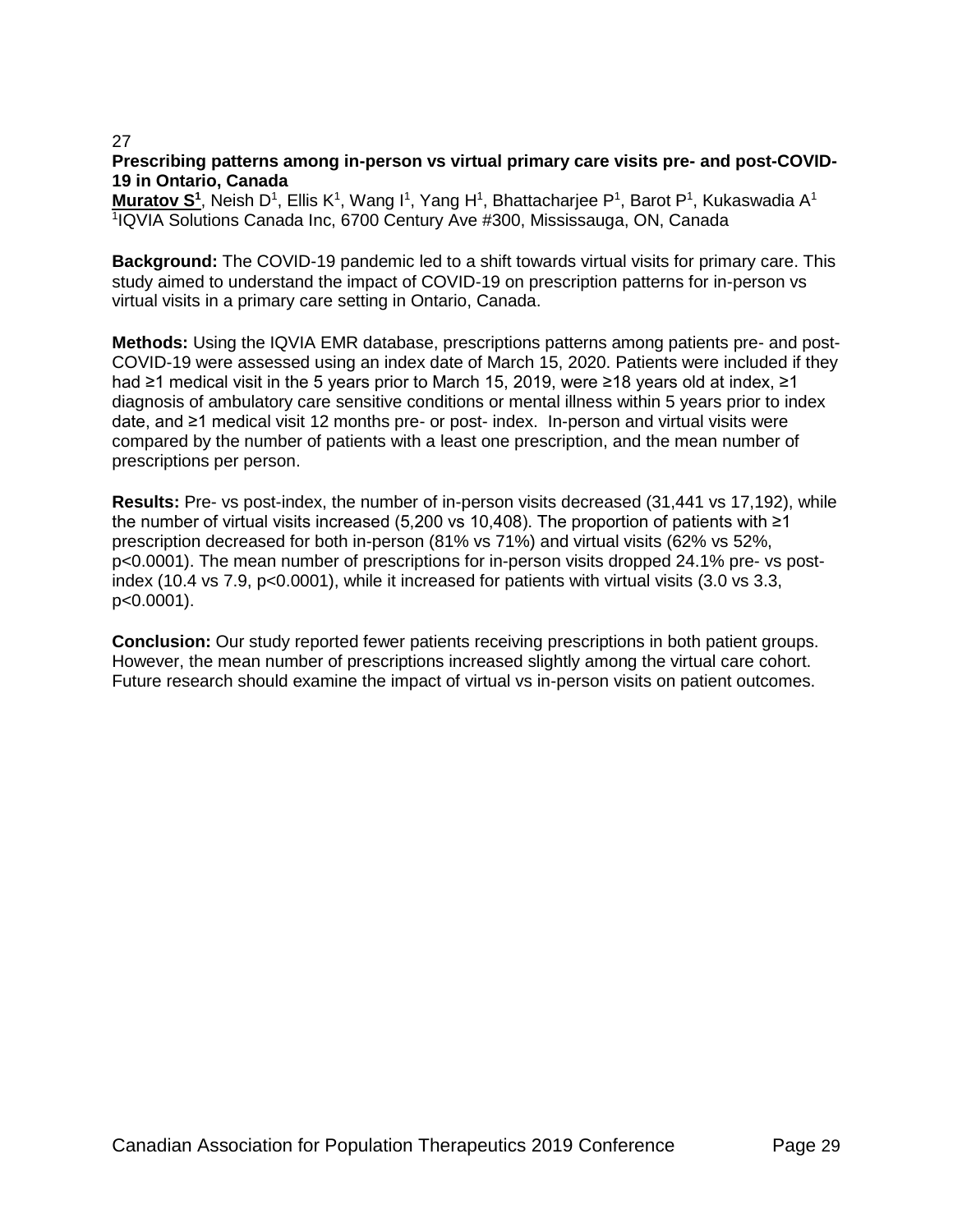**Management of uncertainty in CADTH recommendations on drugs for rare diseases** Kourkounakis A<sup>1</sup>, Macfarlane B<sup>1</sup>, Barot P<sup>2</sup>, Khoudigian S<sup>2</sup>, Millson B<sup>3</sup>, Hazel M<sup>1</sup> <sup>1</sup> Janssen Inc., 19 Green Belt Dr, Toronto, ON, M3C 1L9, Canada; <sup>2</sup>IQVIA, 6700 Century Avenue, Suite 300, Mississauga, ON L5N 6A4, Canada; <sup>3</sup>IQVIA, 535 Legget Drive, Tower C, 7th floor, Ottawa, ON K2K 3B8, Canada

**Background:** Drugs for rare diseases (DRDs) present unique challenges for traditional HTA approaches, leading many international agencies to develop DRD accommodations, including greater acceptance of evidence uncertainty and higher willingness-to-pay (WTP) thresholds. This study sought to understand how CADTH applies DRD accommodations allowed by their procedures, with the objective of informing future policy.

**Methodology:** CADTH recommendations completed between January 2017 – March 2021 for drugs with orphan designation were reviewed based on predefined variables: unmet need, clinical uncertainty, economic evidence, and clinical expert and patient input to identify accommodations made for DRDs.

**Results:** 36 DRD recommendations were reviewed. Only 14 were explicitly recognized as 'rare' by CADTH in the recommendation and reasons and no explicit DRD accommodations were identified.

89% (n=32) received 'reimburse with condition/criteria' while 11% (n=4) received negative recommendations. While clinical uncertainty was cited for all DRDs, insufficient evidence on meaningful endpoints was the primary reason for negative recommendations. No positive recommendations were associated with requests for further evidence generation to address uncertainty.

Price reductions were recommended in all cases (mean 70%), with over 75% referencing an ICER of \$50,000 per QALY, suggesting no accommodation in terms of WTP.

**Conclusion:** This analysis highlights the opportunity to transparently apply considerations for significant unmet need in CADTH's procedures to DRD reviews and the difficulty in applying HTA methods to DRDs without a dedicated framework. Conditions of evidence generation and alternative WTP thresholds could also be considered as part of a modified HTA approach to manage uncertainty for DRDs.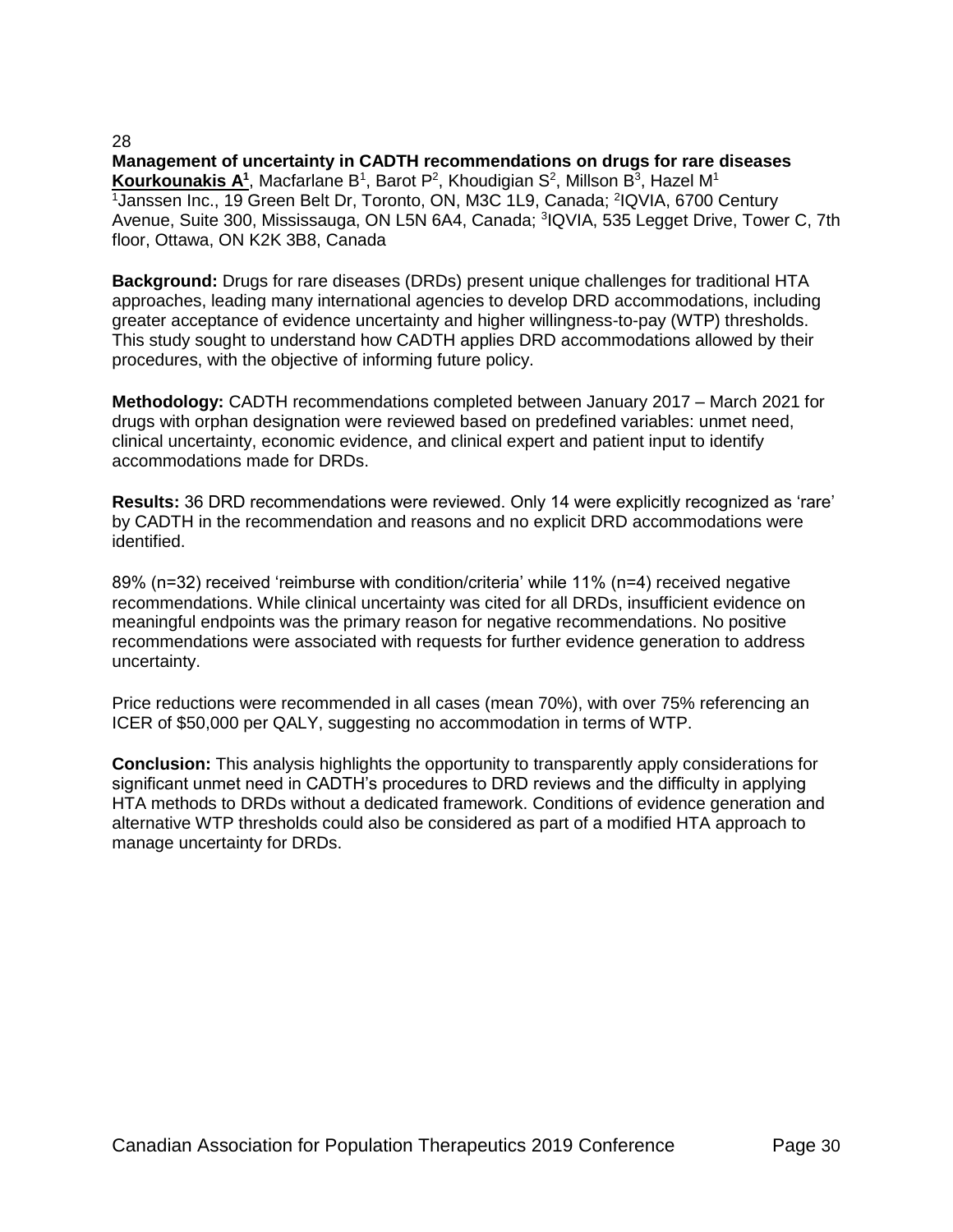# **Mental health-related healthcare costs among patient with psoriasis initiated on conventional systemic agents before and after the introduction of biologic agents on the provincial drug formulary for psoriasis**

Milan R<sup>1</sup>, LeLorier J<sup>2</sup>, Latimer E<sup>1</sup>, Brouilette MJ<sup>1</sup>, Holbrook A<sup>3</sup>, Litvinov IV<sup>1</sup>, Rahme E<sup>1</sup> 1McGill University, Quebec, Canada; <sup>2</sup>Université de Montréal, Quebec, Canada; <sup>3</sup>McMaster University, Ontario, Canada

Withdrawn by author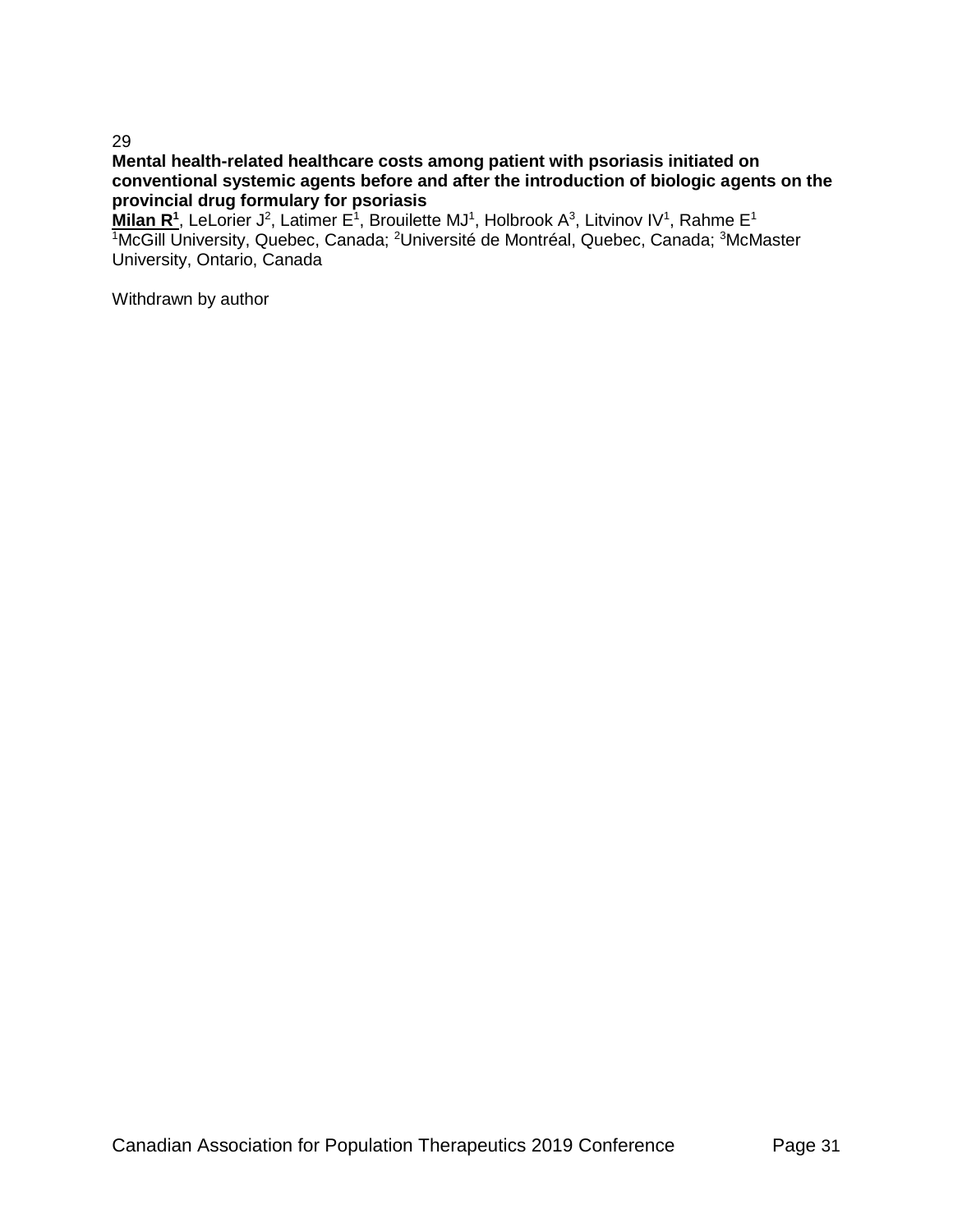# **Chronic and high dose opioid prescribing patterns for non-cancer patients in primary care practices in Nova Scotia, Canada from 2011-2018**

**Neville HL<sup>1</sup>, Grandy M<sup>2</sup>, Lawson B<sup>2</sup>, Sabri S<sup>2</sup>, Bai I<sup>3</sup>, McIntyre V<sup>4</sup>, Sketris I<sup>5</sup>, Burge F<sup>2</sup>** <sup>1</sup>Pharmacy Department, Nova Scotia Health, Halifax, Nova Scotia; <sup>2</sup>Department of Family Medicine, Dalhousie University, Halifax, Nova Scotia; <sup>3</sup>Faculty of Medicine, Dalhousie University, Halifax, Nova Scotia; <sup>4</sup>Patient Partner; <sup>5</sup>College of Pharmacy, Dalhousie University, Halifax, Nova Scotia

**Background:** Canadian opioid guidelines recommend limiting initial opioid prescriptions to less than 90 morphine milligram equivalents (MME) daily to reduce known risks associated with chronic opioid therapy (COT) and high-dose opioid therapy (HD-COT). The objective was to report opioid prescribing patterns from electronic medical record (EMR) data from 2011-2018.

**Methods:** Data from EMRs of participating primary care providers of the Canadian Primary Care Sentinel Surveillance Network in Nova Scotia, Canada were extracted. Patients were included if aged  $\geq 18$  years, and had visited their primary care provider in the past 2 years without a cancer or palliative care diagnosis. COT was defined as opioid therapy with a total duration of ≥84 days in the year, and HD-COT was defined as >90 MME per day on average. Trends were analyzed using the Cochran-Armitage test.

**Results**: Records from approximately 350,000 patients (mean 44,553 patients/year) met inclusion criteria and were extracted. Patients prescribed any opioid decreased from a maximum of 6.1% (2660/43,430) in 2013 to 4.7% (2129/44,880) in 2018 (p<0.0001). COT prescribing changed from 2.5% (1019/41,211) in 2011 to 2.6% (1154/44,880) in 2018 (p=0.999). HD-COT prescriptions comprised 29.2 – 34.1% of the annual COT prescriptions (p=0.403). The top three prescribed opioids in 2018 were hydromorphone (27.8%), oxycodone/acetaminophen (19.2%) and codeine/acetaminophen (17.2%) combinations.

**Conclusions:** COT/HD-COT prescribing patterns can help primary care providers compare their practice to their peers, identify high-risk patients or resources needed to manage opioid therapy. Future research will examine the prevalence of urine drug screening and concurrent sedative/hypnotic therapy.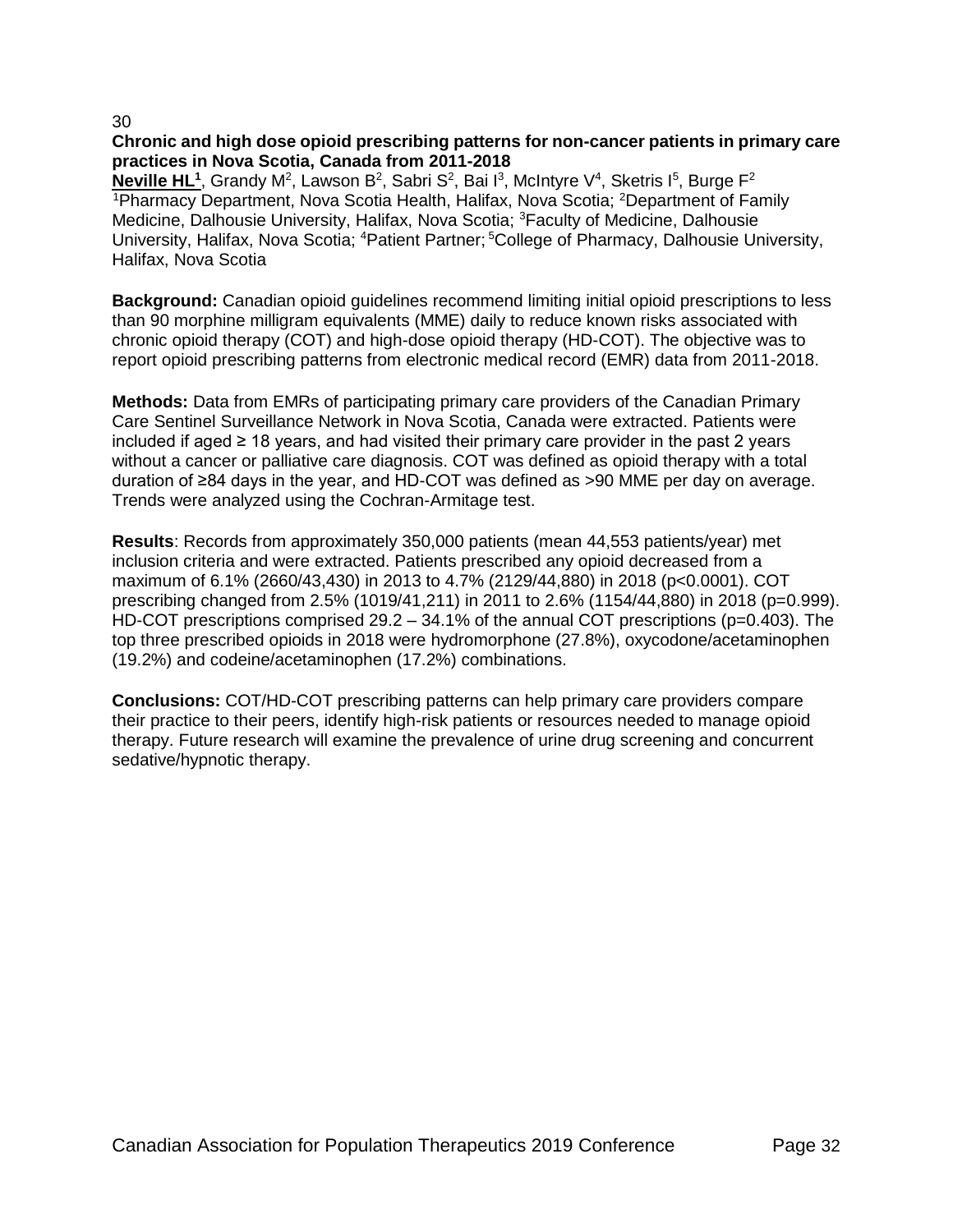**Effect of two different types of exercise volumes on exercise capacity, physical activity and quality of life in subjects undergoing percutaneous coronary intervention**

**Angarita-Fonseca A**; Jácome Hortúa, AM; Ortiz AJ; Rincón Rueda ZR; Villamizar Jaimes CJ; Dutra de Souza HC; Paredes Prada ET; Sánchez Delgado JC.

<sup>1</sup>Université du Québec en Abitibi-Témiscamingue, Rouyn Noranda, Quebec, Canada; <sup>2</sup>Centre de recherche du Centre hospitalier de l'Université de Montréal, Montréal, Quebec, Canada; <sup>3</sup>Universidad de Santander, Colombia

**Background and Purpose:** phase II of cardiac rehabilitation includes 36 sessions of exercise developed over 12 weeks, an intervention format that seems to be based on historical practice and not on scientific evidence. The objective was to evaluate the effect of two different types of exercise volumes on exercise capacity, physical activity levels, and quality of life in subjects undergoing percutaneous coronary intervention.

**Methods:** A randomized controlled clinical trial was performed in 17 subjects, who were randomly assigned to two groups. The first  $(n = 7)$  was trained 8 consecutive weeks and the second ( $n = 10$ ) 12 weeks. The six-minute walk test, the International Physical Activity Questionnaire and the SF-36 were applied before starting the cardiac rehabilitation program, at 8 and 12 weeks.

**Results:** No significant differences were found between the intervention groups. The rise of VO2 max was only significant in the 8-week-group. Both groups improved the distance walked, and sedentary behavior. The 12-week intervention group improved the quality of life, specifically in the domain of physical functioning, and the 8-week intervention group in the domains of social function, physical and emotional role. Finally, the percentage of participants meeting physical activity recommendations was higher in the 12-week cardiac rehabilitation group.

**Conclusions:** The implication for the practice is that the exercise traditionally used in cardiac rehabilitation shows early changes in exercise capacity and quality of life. The results of the levels of physical activity and sedentary behavior improved after 12 weeks of rehabilitation without the presence of adverse events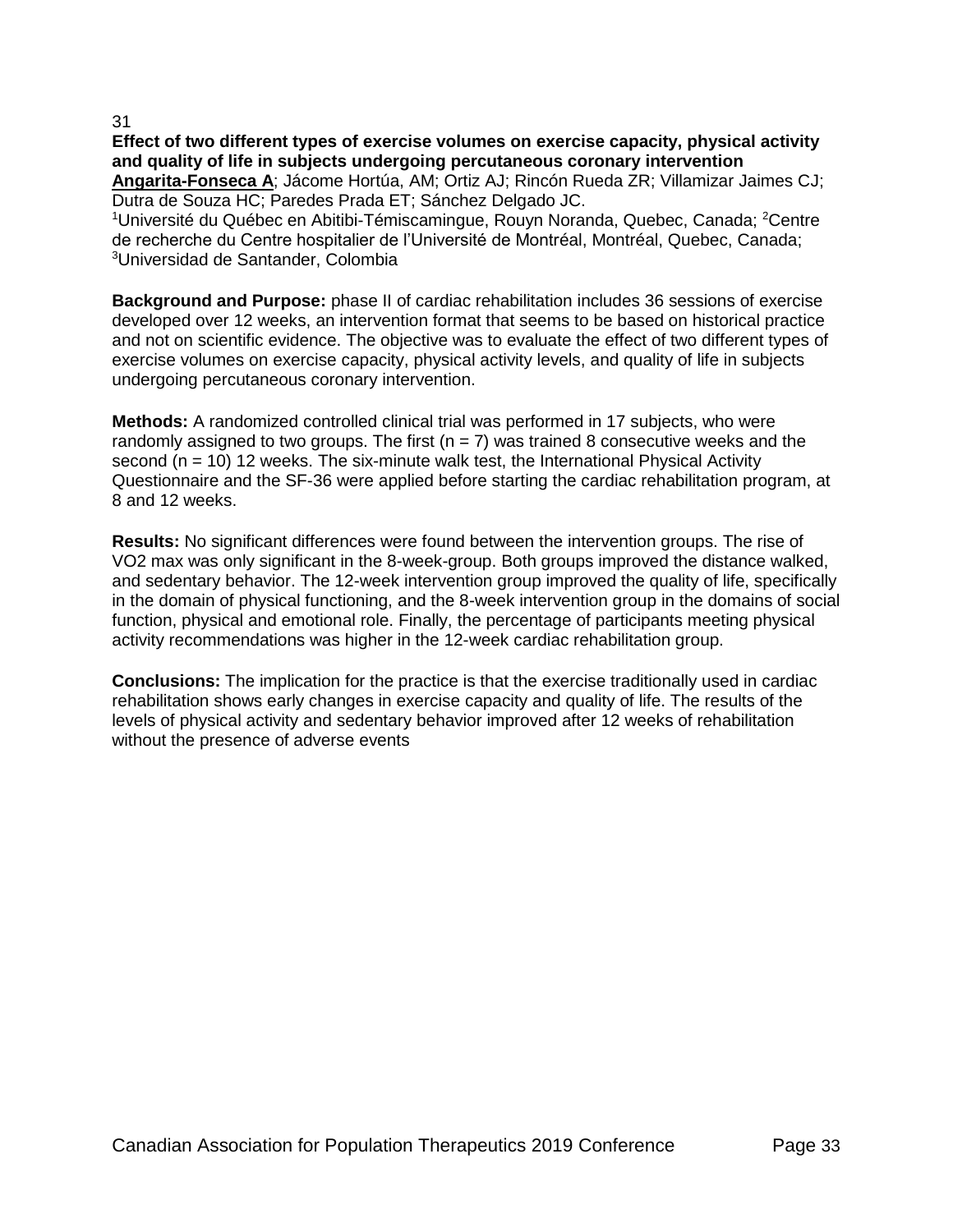32 **Benzodiazepine use in patients authorized for medical cannabis in Alberta, Canada Fernandes HVJ<sup>1</sup>** , Eurich DT<sup>1</sup> <sup>1</sup>University of Alberta School of Public Health

Withdrawn by author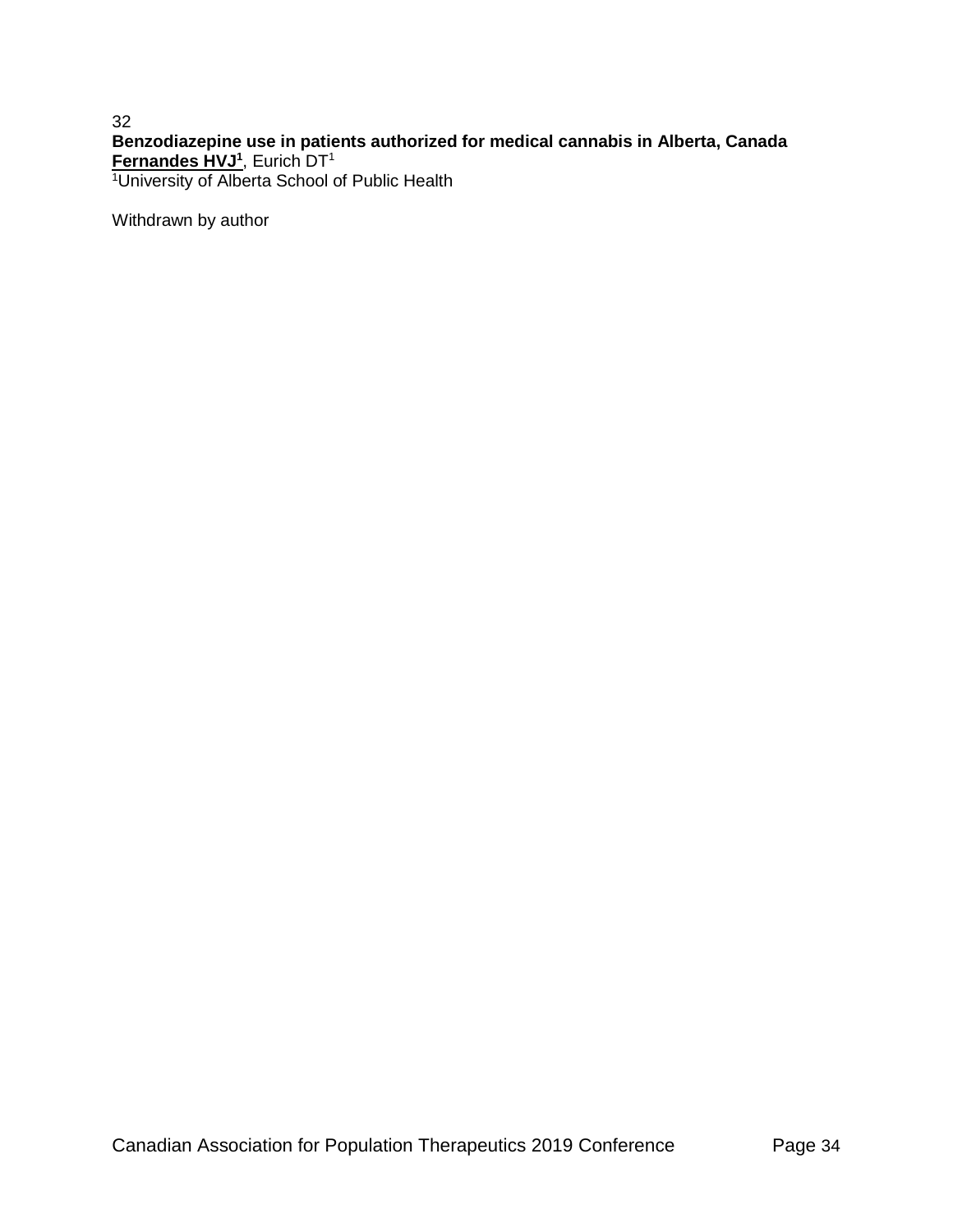# **Clinical outcomes and health system costs associated with leukemia and lymphoma care in Ontario: A population-based observational study**

**Agarwal A<sup>1,2</sup>, Coyle D<sup>1</sup>, Kekre N<sup>3</sup>, Atkins H<sup>3</sup>, Thavorn K<sup>1,2</sup>** 

<sup>1</sup>School of Epidemiology and Public Health, University of Ottawa; <sup>2</sup>Ottawa Hospital Research Institute; <sup>3</sup>Blood and Marrow Transplant Program, The Ottawa Hospital

**Background:** Approximately, 17,700 Canadians were diagnosed with either leukemia or lymphoma (L/L) in 2019, 43% of whom were from Ontario. Progressive advances in the treatments of cancer have led to a marked increase in survival rates, albeit at a very high monetary cost. Is it wise to publicly fund expensive therapies? Answering this requires an understanding of clinical outcomes and health system costs of currently offered treatments for L/L, unfortunately which have not been systematically studied for Ontario.

**Objectives:** 1. Estimate incidence of L/L in Ontario; 2. Describe patterns of care and clinical outcomes of L/L patients; 3. Estimate overall health system costs associated with L/L care; 4. Estimate attributable all-cause mortality and net health-system costs of L/L care.

**Methods:** The study includes records of around 44,000 patients from the Ontario Cancer Registry who were diagnosed with L/L as primary cancer. The matched sample of controls are randomly selected from the Registered Persons Database. Direct standardization methods are used to estimate L/L incidence rates. Cohort and period survival methods are used to describe and estimate the time-to-event outcomes. Annual aggregate health-system costs, phase-specific costs, and lifetime cost-per-patient are calculated using patient-level case costing methodology. Propensity score methods are used to elucidate the level of monetary costs and outcomes attributable to L/L.

**Expected results**: This study presents a complete picture of clinical outcomes and costs of L/L for Ontario.

**Conclusions:** The results of this study would inform healthcare providers in predicting and communicating the likely trajectory of L/L care.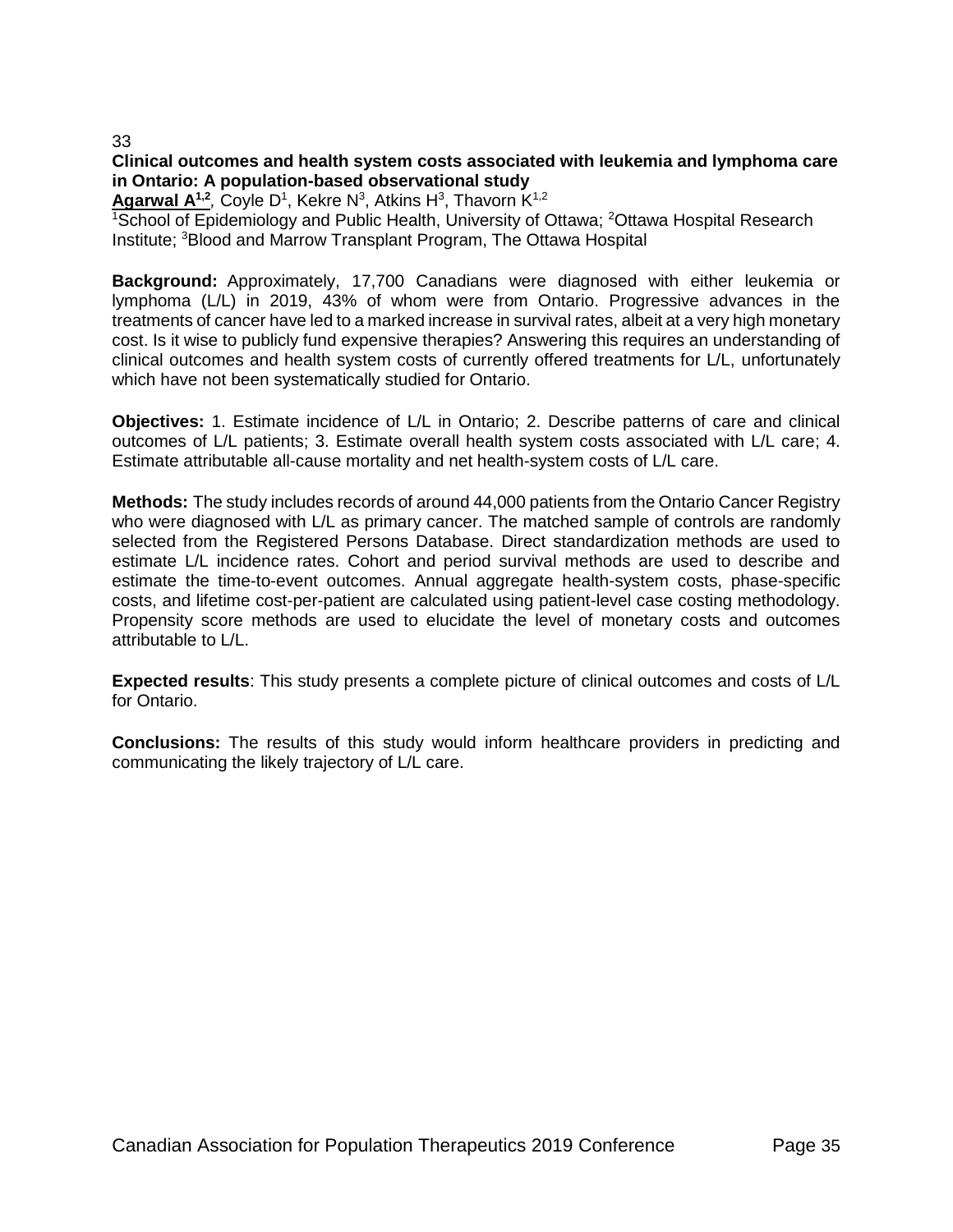.

# **Using real-world data to determine preliminary health system costs of Canadian women screened for breast cancer**

Mittmann N<sup>1</sup>, Seung SJ<sup>2</sup>, Diong C<sup>3</sup>, Gatley JM<sup>3</sup>, Wolfson M<sup>4</sup>, Simard J<sup>5</sup>, Chiarelli AM<sup>1,6</sup>

<sup>1</sup>University of Toronto; <sup>2</sup>HOPE Research Centre, Sunnybrook Research Institute; <sup>3</sup>ICES Central; <sup>4</sup>University of Ottawa; <sup>5</sup>CHU de Québec-Université Laval Research Center; <sup>6</sup>Ontario Health.

**BACKGROUND:** The multi-institutional study "Personalized risk assessment for prevention and early detection of breast cancer: Integration and implementation" consists of four activities (1-4) in which the objective of Activity 4.2 was to determine the real-world costs associated with screening women for breast cancer (BC) in Ontario using provincial databases

**METHODS:** We identified the earliest screening mammogram among women aged 49-74 years of average-risk for BC between 1-January-2013 and 31-December-2019 using physician billings, and followed for 8-months (i.e., screening episode (SE)). SEs were stratified by Ontario Breast Screening Program (OBSP) vs. non-OBSP screening, and if negative or positive. A positive SE was characterized by any follow-up diagnostic procedure (e.g., ultrasound, CT/MRI or biopsy). Overall and mean cost per woman for each of the four cohorts (CAD 2021) were determined for all encounters using standard fee-for-service amounts. Additional costs included OBSP program and overhead.

**RESULTS: There were** 1,546,386 women identified (median age 59 years) with negative OBSP (74%), positive OBSP (13%), negative non-OBSP (11%) and positive non-OBSP (3%) screening episodes. Over the six-year period, the overall total cost to screen was \$234.4 million and 74.3% of costs were due to screening. The OBSP group was responsible for screening 1.3 million women, \$202.9 million in total costs, 85.4% screened negative and mean cost per negative/positive OBSP screen was \$112/\$384, respectively. The non-OBSP group was responsible for screening 206,249 women, \$31.5 million in total costs, 79.1% screened negative and mean cost per negative/positive non-OBSP screen was \$117/\$287, respectively.

**CONCLUSIONS:** These preliminary screening cost results stratified by OBSP/non-OBSP and negative/positive and are currently being further investigated and clinical implications will need to be considered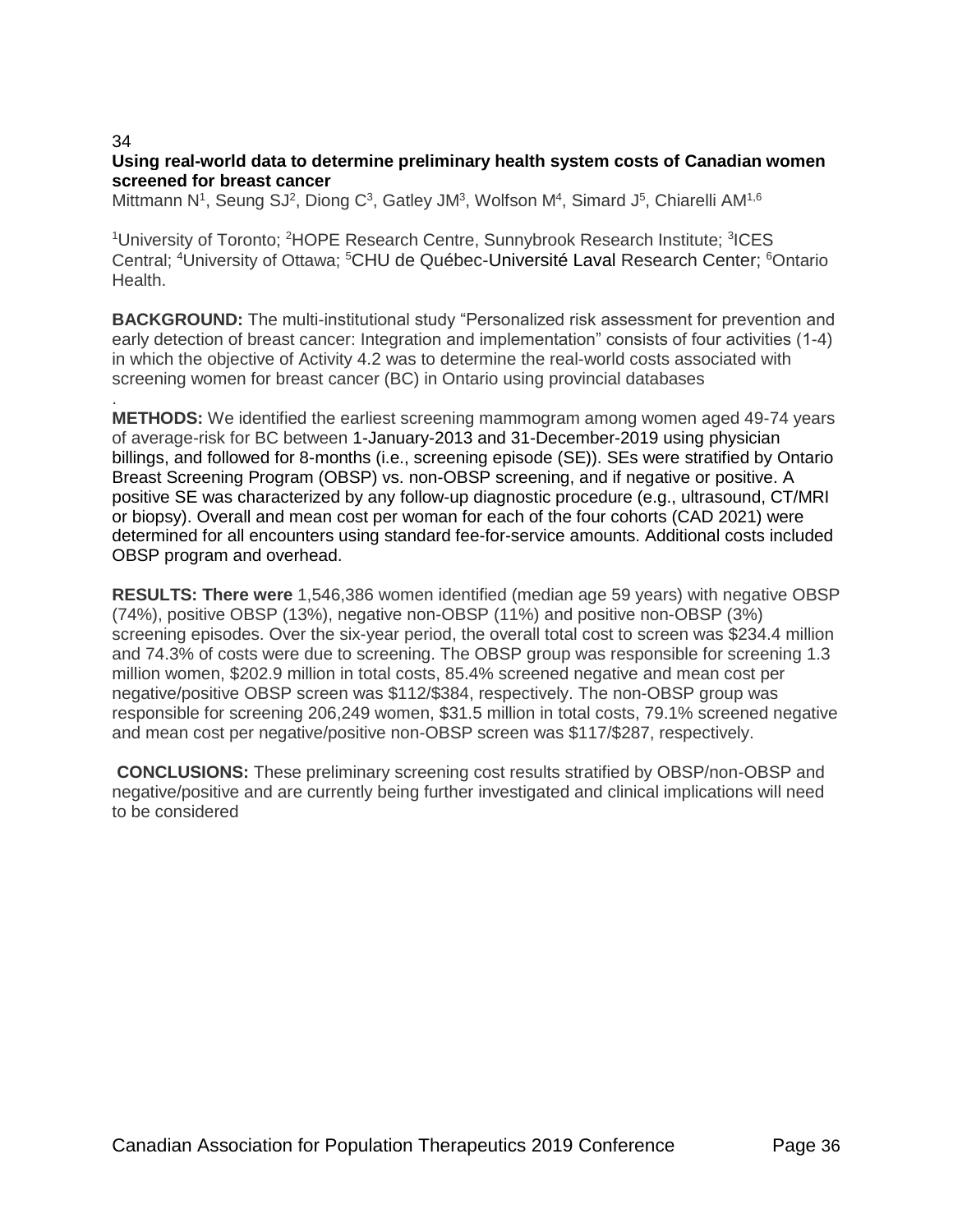#### 35 **Historical and projected spending on drugs for rare diseases in Canada between 2010 and 2025**

Lech R<sup>1</sup>, Chow G<sup>1</sup>, Mann K<sup>1</sup>, Chattha R<sup>1</sup>, Malmberg C<sup>1</sup>, Forte L<sup>1</sup> <sup>1</sup>Patient Access Solutions Inc.

**Background:** Rare diseases (life-threatening, debilitating, or serious chronic conditions with prevalences of ~50/100,000 people) affect approximately 8.3% of Canadians. However, Canadians only gain access to approximately 60% of drugs for rare diseases (DRDs), which is partially related to payer concerns regarding affordability and high per-patient costs. Limiting access to DRDs dramatically reduces survival and quality of life among patients and their caregivers. We projected Canadian DRD spending relative to public drug spending to provide perspective for decision-makers.

**Methods:** Historical Canadian-marketed DRDs (2010-2020) were identified using definitions from the EMA orphan drug database. Pipeline DRDs (2021-2025) were identified using the EMA and FDA databases. Public claims data, published prevalence rates, and regulatory and health technology assessment factors were used to estimate DRD spending, which was compared to total Canadian public drug spending.

**Results:** We identified 164 DRDs. Public DRD spending grew from \$14.8 million in 2010 (11 DRDs) to \$380.9 million in 2020, \$527.6 million in 2021, and \$1.6 billion in 2025 (164 DRDs). Projected DRD spending increased from 2% of \$15 billion total public drug spending in 2019 to 8.3% of \$19.4 billion in 2025. These projections ignore confidential manufacturer discounts and health outcome-related cost offsets.

**Conclusions:** Projected DRD spending is in line with the proportion of Canadians afflicted with rare diseases and is likely overestimated because it does not consider manufacturer discounts or health outcome-related cost offsets. Limiting DRD access is not aligned with patient or societal values and creates unfair treatment gaps in Canada's healthcare system.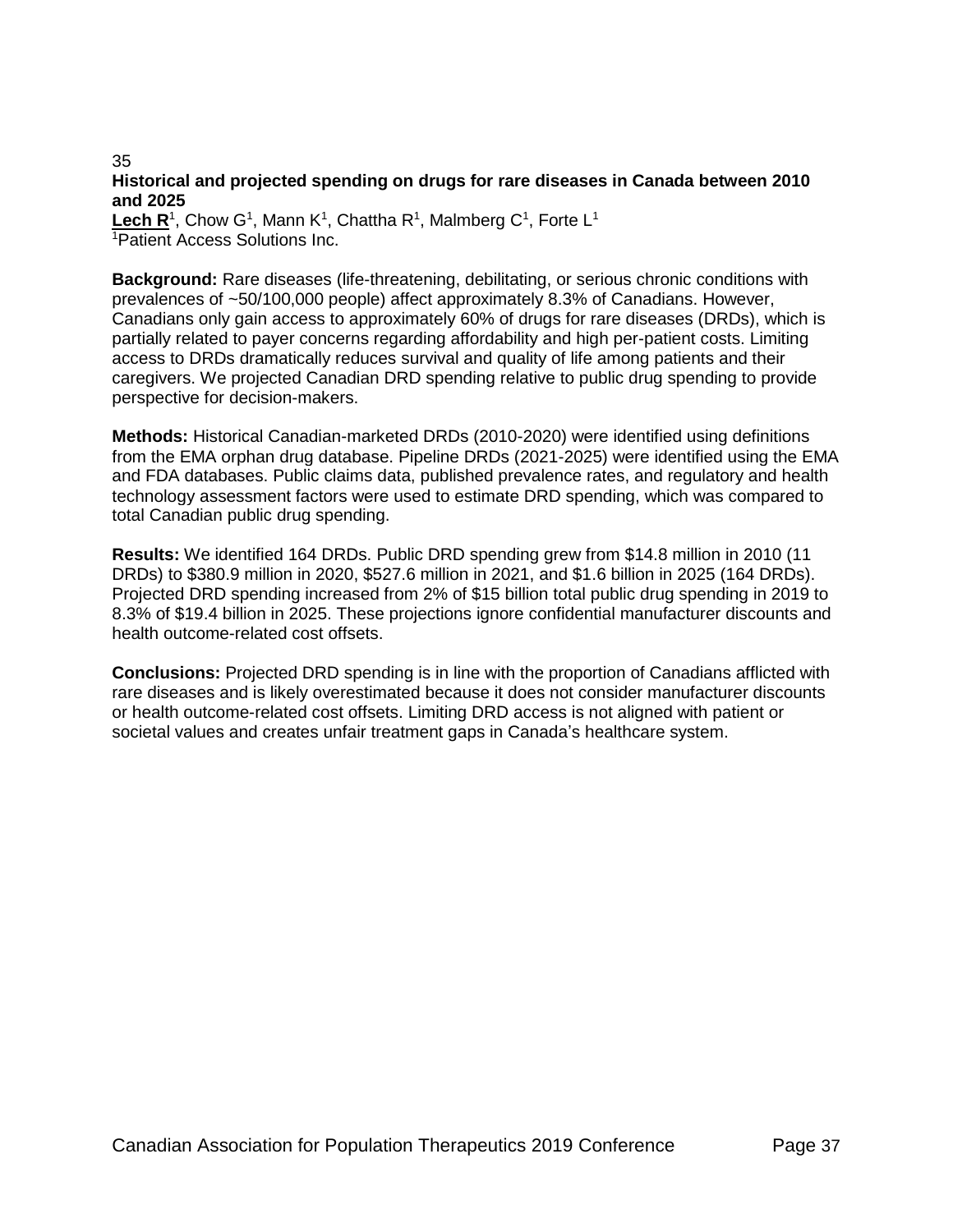# **Author Index:**

| <b>Author</b>              | <b>Abstract#</b> |
|----------------------------|------------------|
| Abrahamowicz M             | 4, 22            |
| Agarwal A                  | 33               |
| Alkabbani W                | 12, 23           |
| Alsabbagh MW               | 12               |
| Amoozegar F                | 6                |
| Angarita-Fonseca A         | 31               |
| <b>Atkins H</b>            | 33               |
| Azad MB                    | $\overline{5}$   |
| Bai I                      | $\overline{30}$  |
| Barot P                    | 27, 28           |
| <b>Beaudoin-Cloutier C</b> | 26               |
| <b>Beazely M</b>           | 23               |
| Beca JM                    | $\overline{21}$  |
| <b>Becker AB</b>           | 5                |
| Becker WJ                  | $6\phantom{1}6$  |
| Bergeron F                 | 26               |
| <b>Bernatsky S</b>         | 4, 22            |
| Bever A                    | 8                |
| <b>Bhattacharjee P</b>     | 27               |
| <b>Blais C</b>             | $\overline{2}$   |
| Boiteau V                  | 14               |
| <b>Bosnic N</b>            | 13, 17, 18       |
| <b>Brinkman FSL</b>        | 5                |
| <b>Broullette MJ</b>       | 16, 29           |
| <b>Burge F</b>             | 30               |
| Campeau Calfat A           | $\overline{2}$   |
| Chan KKW                   | $\overline{21}$  |
| Chang SL                   | 26               |
| Chattha R                  | 35               |
| Chiarelli AM               | 34               |
| Chiu Y                     | 14, 24           |
| Chow G                     | 35               |
| Coyle D                    | 33               |
| Crawford A                 | 25               |
| Diong C                    | 34               |
| Diop A                     | 9                |
| Dowson JP                  | $\overline{7}$   |
| Dutra de Souza HC          | $\overline{31}$  |
| Ellis K                    | $\overline{27}$  |
| eLorier J                  | 29               |
| Eurich DT                  | 12, 32           |
| Fernandes HVJ              | 32               |
| Fisher J                   | $\overline{25}$  |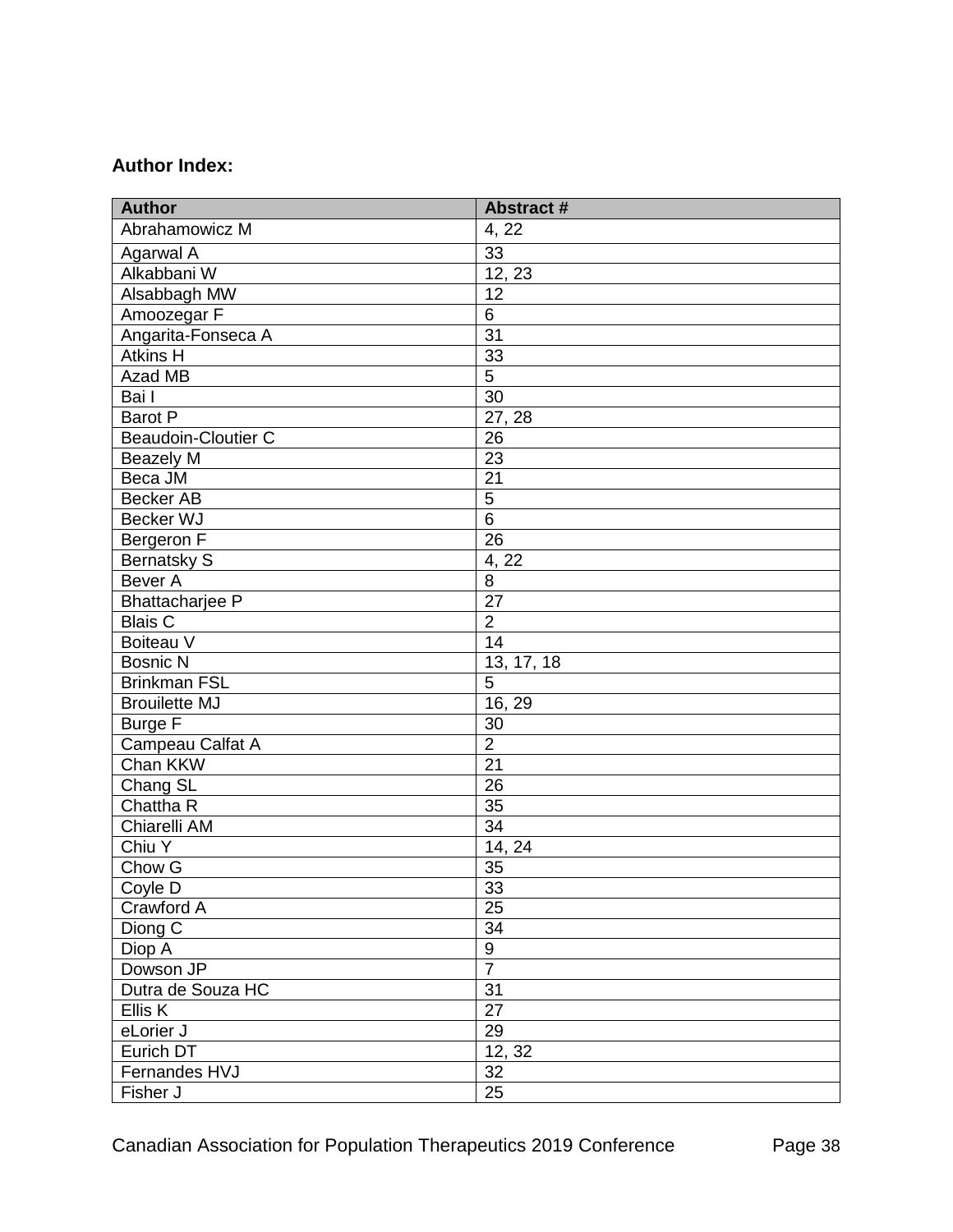| Forte L             | 35              |
|---------------------|-----------------|
| <b>Frizzell K</b>   | 25              |
| Fung R              | 21              |
| Gagnon ME           | 24              |
| Gamble JM           | 12, 23          |
| <b>Garlock ES</b>   | 5               |
| Gatley JM           | 34              |
| Gavura S            | $\overline{21}$ |
| Grandy M            | 30              |
| <b>Grant A</b>      | $\overline{25}$ |
| <b>Guertin JR</b>   | 9, 26           |
| Habbous S           | 21              |
| Hazel M             | 28              |
| Henricks P          | $\overline{7}$  |
| Hill J              | 15              |
| Holbrook A          | 16, 29          |
| Isenor JE           | 25              |
| Jácome Hortúa, AM   | 31              |
| Jeffers E           | 25              |
| Johnston KM         | $\overline{8}$  |
| Julseth H           | 10              |
| <b>Kekre N</b>      | 33              |
| Kelly LE            | 5               |
| Khoudigian S        | 28              |
| Klarenbach SW       | $\overline{6}$  |
| Kourkounakis A      | 28              |
| Kozyrskyj A         | $\overline{5}$  |
| Kukaswadia A        | $\overline{27}$ |
| Labib Y             | 23              |
| Lamb-Palmer D       | $\overline{7}$  |
| Latimer E           | 16, 29          |
| Lawrence R          | 25              |
| Lawson B            | 30              |
| Lech <sub>R</sub>   | 35              |
| LeLorier J          | 16, 29          |
| Leong C             | 5               |
| Litvinov IV         | 16, 29          |
| Liu L               | 25              |
| Loschmann C         | $\overline{7}$  |
| Macfarlane B        | 28              |
| Machado, MAA        | 4, 22           |
| Malmberg C          | $35\,$          |
| Mandhane PJ         | $\overline{5}$  |
| Mann K              | 35              |
| Manthorne J         | $\overline{8}$  |
| Martins KJB         | $\overline{6}$  |
| McIntyre V          | $\overline{30}$ |
| Milan R             | 16, 29          |
| Mercer <sub>R</sub> | 21              |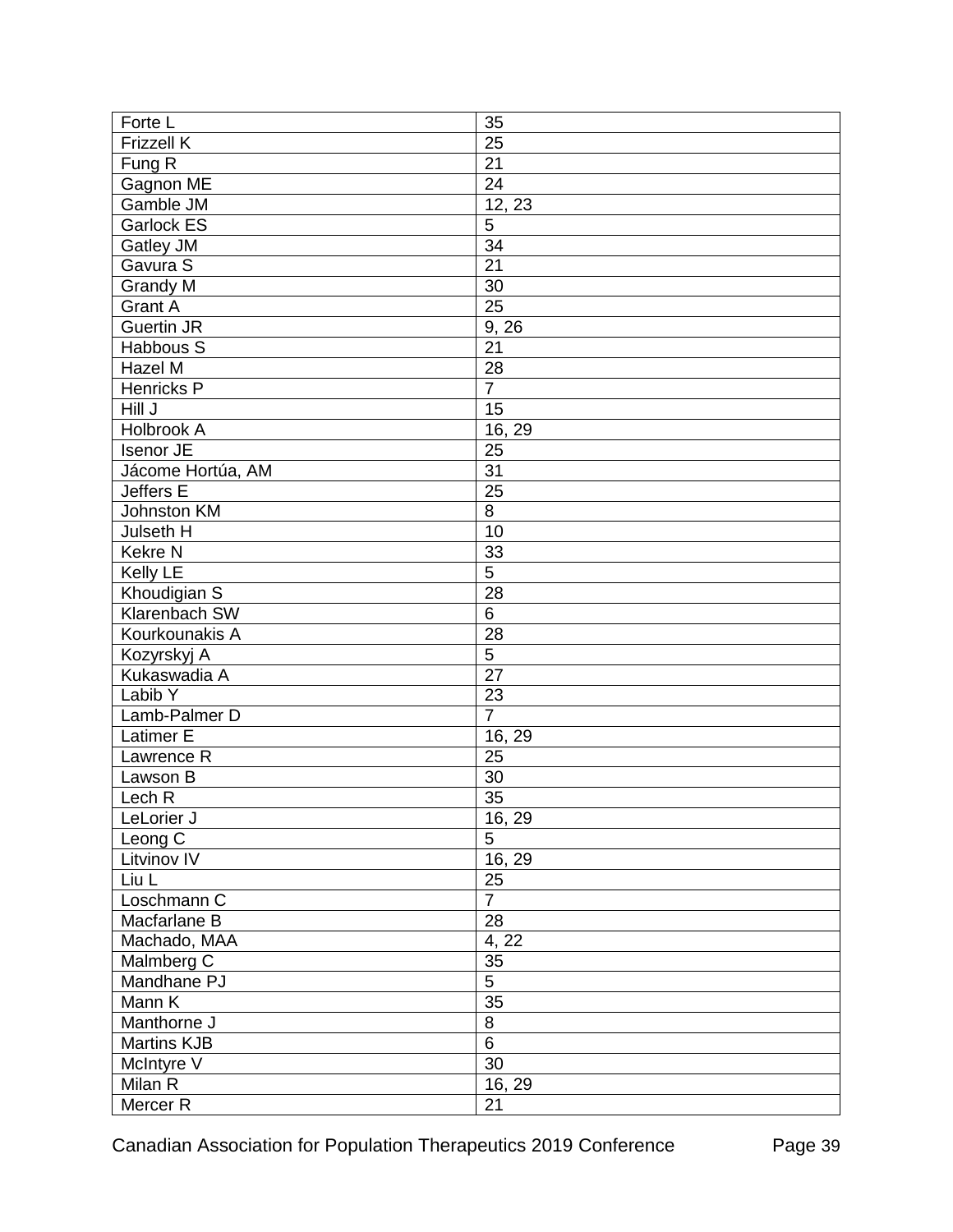| Millson B           | 28                      |
|---------------------|-------------------------|
| Minhas-Sandhu JK    | 12                      |
| Mittmann N          | 34                      |
| Mongeon P           | $\overline{15}$         |
| Moraes TJ           | 5                       |
| Moumin L            | $\overline{8}$          |
| Moura CS            | 22                      |
| Munro S             | 1                       |
| Munroe-Lynds CL     | 15                      |
| Muratov S           | $\overline{27}$         |
| Murphy A            | 25                      |
| Naipaul R           | 21                      |
| Neish D             | 27                      |
| Neville HL          | 30                      |
| Nickel N            | $\overline{5}$          |
| Norman W            | $\mathbf{1}$            |
| Ortiz AJ            | 31                      |
| O'Shea B            | 13, 18, 19              |
| Ouali A             | $\overline{2}$          |
| Paredes Prada ET    | $\overline{31}$         |
| <b>Pelletier R</b>  | $\overline{23}$         |
| Peterson C          | 11, 17, 19              |
| Pilote L            | 4, 22                   |
| Quan B              | 23                      |
| Rahim T             | $\overline{8}$          |
| Rahme E             | 16, 29                  |
| Rajapakse T         | 6                       |
| Richer L            | $6\phantom{1}6$         |
| Ricketts J          | $\overline{25}$         |
| Rincón Rueda ZR     | $\overline{31}$         |
| Roux B              | 24                      |
| Rowe L              | 25                      |
| Sabri S             | 30                      |
| Sánchez Delgado JC  | $\overline{31}$         |
| Sangone A           | 26                      |
| Savoie-White FH     | 26                      |
| Sears MR            | 5                       |
| Serena N            | 10                      |
| Seung SJ            | 34                      |
| Shah BR             | $\overline{12}$         |
| Shen J              | $\overline{7}$          |
| Simard M            | 2, 14, 24               |
| Sirois <sub>C</sub> | 2, 9, 14, 24            |
| Sketris I           | 15, 20, 25, 30          |
| Soares de Moura, C  | $\overline{\mathbf{4}}$ |
| Soliman Y           | $\overline{5}$          |
| Soon JA             | $\overline{1}$          |
| <b>Stewart S</b>    | 15, 20, 25              |
| Subbarao P          | 5                       |